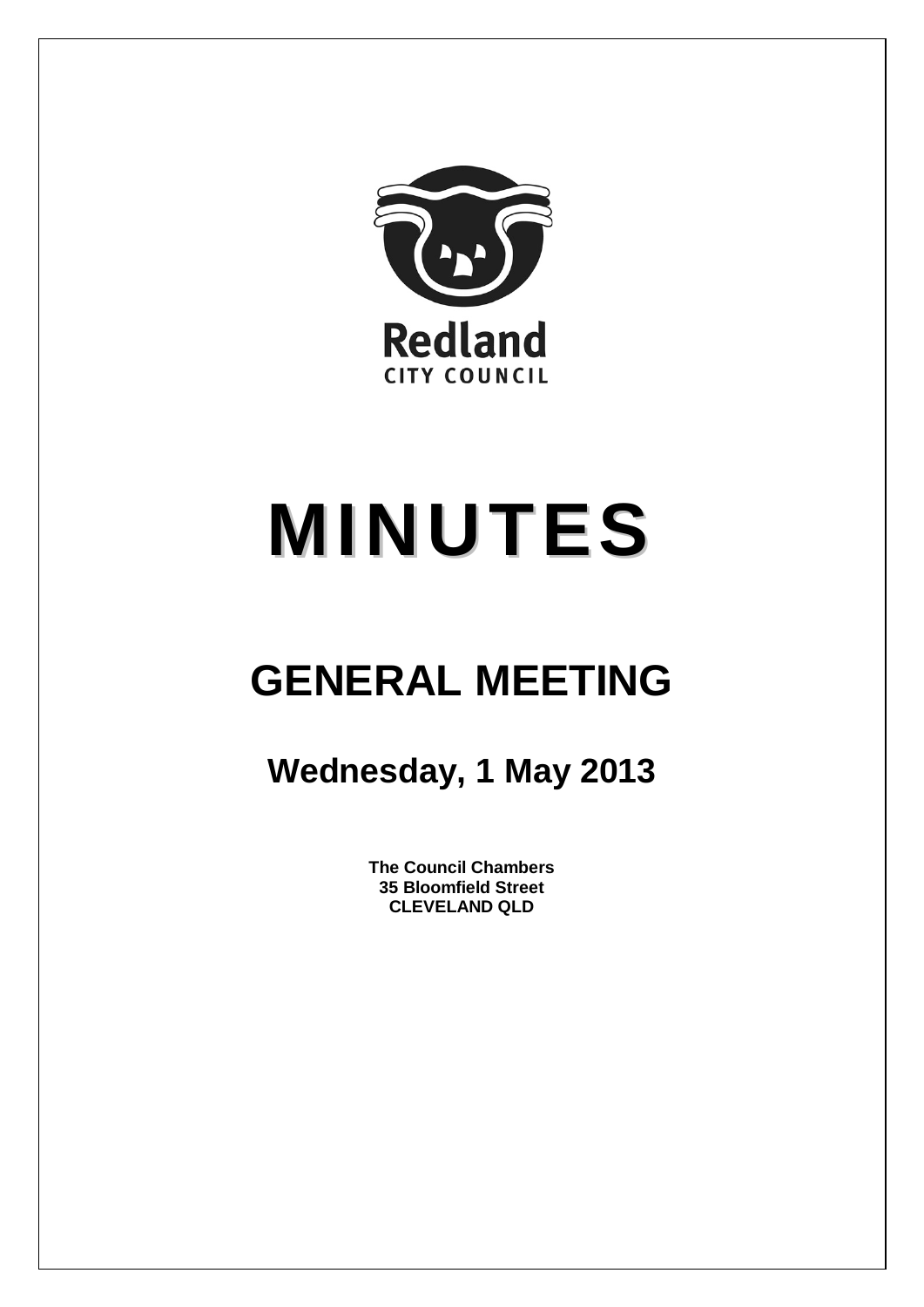#### **Table of Contents**

| <b>Item</b>     |      | <b>Subject</b>                                                                                                  | Page No |
|-----------------|------|-----------------------------------------------------------------------------------------------------------------|---------|
| 1               |      |                                                                                                                 |         |
| $\overline{2}$  |      |                                                                                                                 |         |
| 3               |      |                                                                                                                 |         |
|                 | 3.1  |                                                                                                                 |         |
|                 | 3.2  |                                                                                                                 |         |
|                 | 3.3  |                                                                                                                 |         |
| 4               |      |                                                                                                                 |         |
| 5               |      |                                                                                                                 |         |
|                 | 5.1  |                                                                                                                 |         |
| 6               |      | <b>MATTERS OUTSTANDING FROM PREVIOUS COUNCIL MEETING</b>                                                        |         |
|                 | 6.1  | PETITION (DIVISION 5) REQUESTING FOR COUNCIL TO EXTEND<br>THE OPERATING SEASON OF THE BAY ISLANDS SWIMMING      |         |
| $\overline{7}$  |      |                                                                                                                 |         |
| 8               |      |                                                                                                                 |         |
| 9               |      |                                                                                                                 |         |
|                 | 9.1  |                                                                                                                 |         |
|                 | 9.2  |                                                                                                                 |         |
| 10              |      | <b>DECLARATION OF MATERIAL PERSONAL INTEREST OR</b><br>CONFLICT OF INTEREST ON ANY ITEMS OF BUSINESS  6         |         |
| 11              |      | <b>CLEVELAND CBD REVITALISATION SPECIAL COMMITTEE - 18</b>                                                      |         |
|                 | 11.1 |                                                                                                                 |         |
|                 |      |                                                                                                                 |         |
|                 | 11.2 |                                                                                                                 |         |
|                 |      | 11.2.1 CLEVELAND CBD REVITALISATION WORK PROGRAM16                                                              |         |
| 12 <sub>2</sub> |      | <b>MOTION TO ADJOURN GENERAL MEETING FOR THE CONDUCT</b><br>OF THE COORDINATION COMMITTEE MEETING AT 11.15AM 20 |         |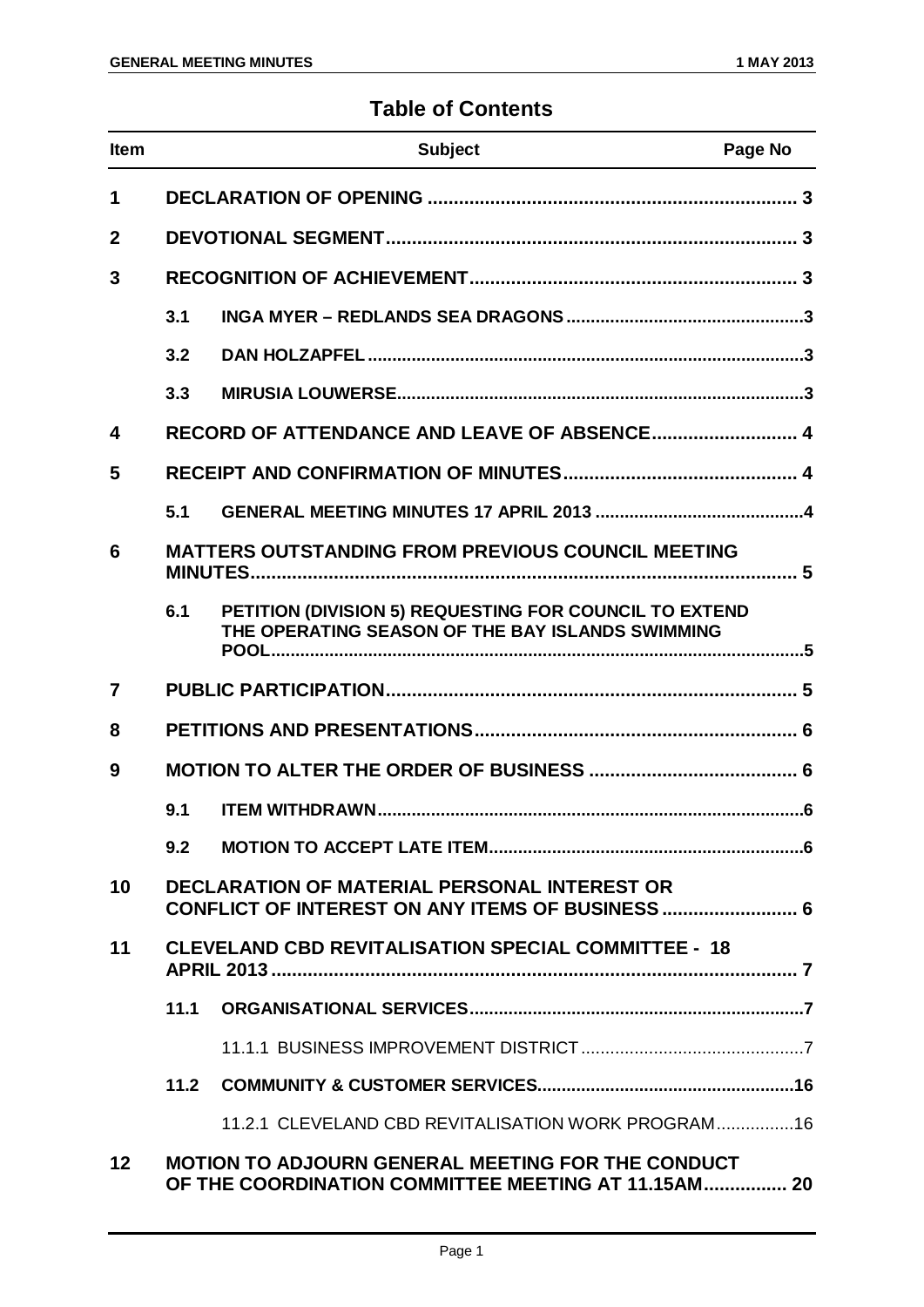|    |      |                                                     | 28 |  |
|----|------|-----------------------------------------------------|----|--|
|    |      | 15.1.1 RCC PRIORITY DEVELOPMENT AREA APPLICATION 21 |    |  |
|    | 15.1 |                                                     |    |  |
| 15 |      |                                                     |    |  |
|    | 14.1 |                                                     |    |  |
| 14 |      | ADOPTION OF COMMITTEE REPORT & RECOMMENDATIONS 20   |    |  |
| 13 |      | MOTION TO RECONVENE GENERAL MEETING AT 11.53AM  20  |    |  |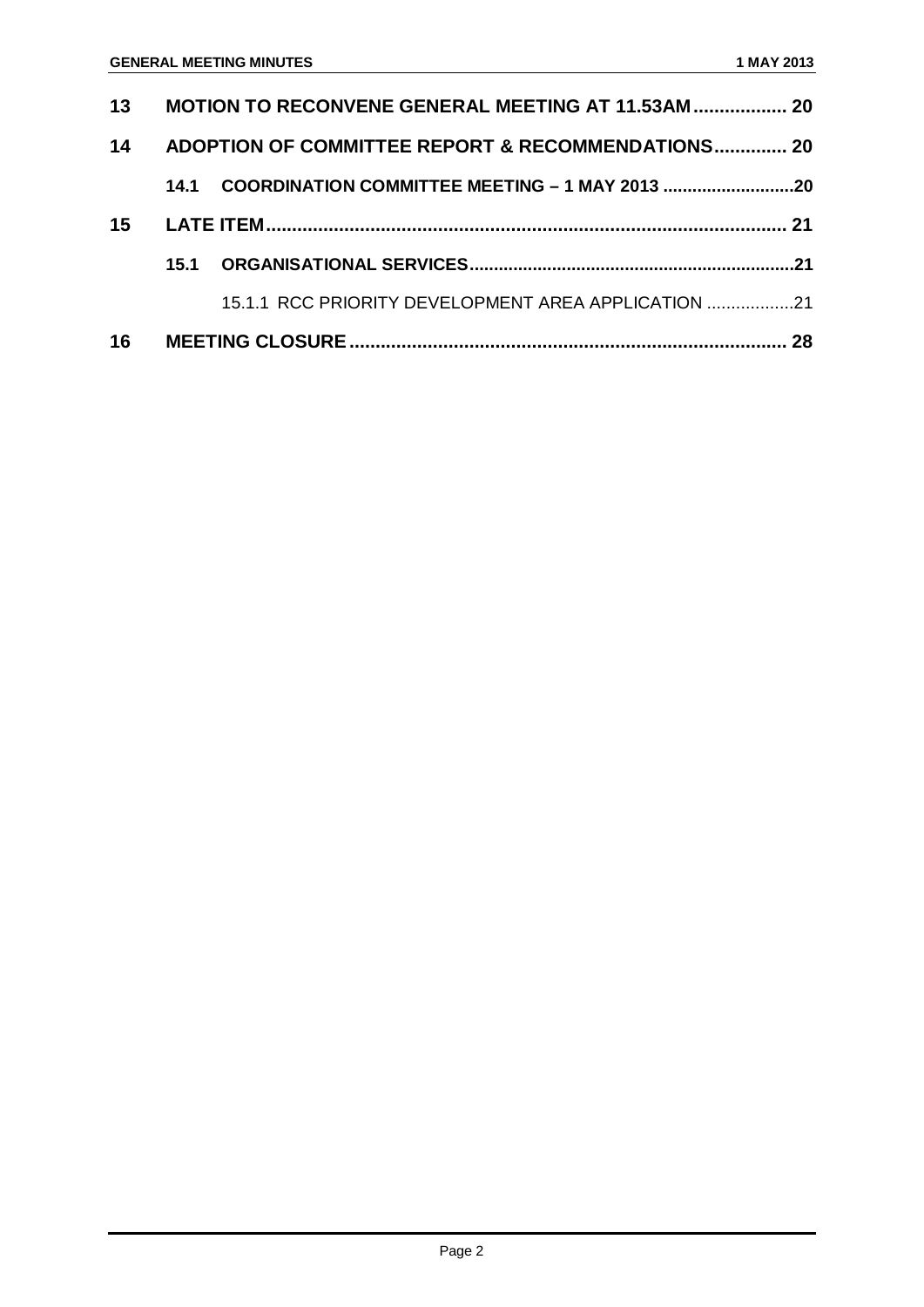#### <span id="page-3-0"></span>**1 DECLARATION OF OPENING**

The Mayor declared the meeting open at 10.33am and acknowledged the Quandamooka people, who are the traditional custodians of the land on which Council meets.

The Mayor also paid Council's respect to their elders, past and present, and extended that respect to other indigenous Australians who are present.

#### <span id="page-3-1"></span>**2 DEVOTIONAL SEGMENT**

Reverend Linden Fooks from Capalaba Presbyterian Church led Council in a brief devotional segment.

#### <span id="page-3-2"></span>**3 RECOGNITION OF ACHIEVEMENT**

#### <span id="page-3-3"></span>**3.1 INGE MEIER – REDLANDS SEA DRAGONS**

Cr Edwards recognised the efforts of Inge Meier. Inga joined Redlands Sea Dragons 3 years ago and with the club has taken part in many regattas, including State titles. Turning 60, Inge decided to try and represent Queensland in the National Titles. Making it into the State squad was a great challenge in itself. On April  $14<sup>th</sup>$ , 3,000 paddlers competed in the national titles. Inge's team competed in the women's 20,500metre race and won gold for Queensland. All the members of Redland Sea Dragons are very proud of her and her achievement.

#### <span id="page-3-4"></span>**3.2 DAN HOLZAPFEL**

The Mayor paid tribute to a previous Councillor of Redland, Dan Holzapfel who today turns 90. It is worth recognising people like Dan who have been an inspiration and a stalwart to this community. Holzapfel is a name that's synonymous with Redlands. They were one of the pioneering families of Mount Cotton and he has continued his family's legacy by the things he does and committing to projects such as Redlands Museum, the Hospital and Rotary International. Dan is very well respected across the globe for his contributions to Rotary, but obviously as a resident of this City for all of his life, has left great legacies in the things that we see around our City.

#### <span id="page-3-5"></span>**3.3 MIRUSIA LOUWERSE**

<span id="page-3-6"></span>The Mayor acknowledged the wonderful achievements of Mirusia Louwerse of the Redlands who this morning had the great honour of singing (the only female and Australian) to sing at the coronation of the new King of the Netherlands after the abdication of his mother Queen Beatrix. Mirusia was very exhilarated by it and we are very proud of Mirusia and hope that she continues to achieve great things with her career.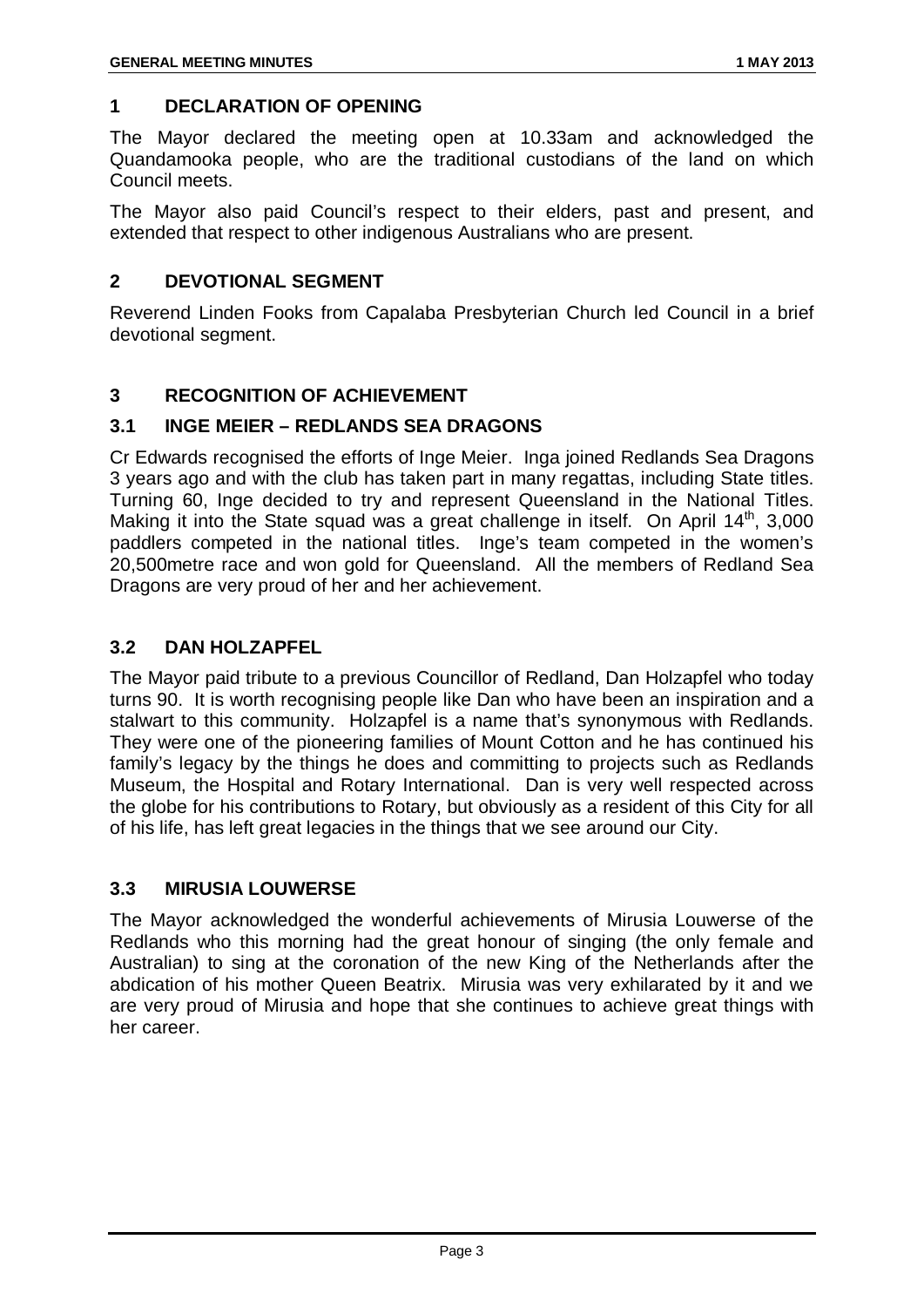#### <span id="page-4-0"></span>**4 RECORD OF ATTENDANCE AND LEAVE OF ABSENCE**

#### **MEMBERS PRESENT:**

| Cr K Williams | Mayor                                |
|---------------|--------------------------------------|
| Cr A Beard    | Deputy Mayor & Councillor Division 8 |
| Cr W Boglary  | <b>Councillor Division 1</b>         |
| Cr C Ogilvie  | <b>Councillor Division 2</b>         |
| Cr K Hardman  | <b>Councillor Division 3</b>         |
| Cr L Hewlett  | <b>Councillor Division 4</b>         |
| Cr M Edwards  | <b>Councillor Division 5</b>         |
| Cr J Talty    | <b>Councillor Division 6</b>         |
| Cr P Gleeson  | <b>Councillor Division 9</b>         |
| Cr P Bishop   | <b>Councillor Division 10</b>        |

#### **EXECUTIVE LEADERSHIP GROUP:**

| Mr B Lyon    | <b>Chief Executive Officer</b>                           |
|--------------|----------------------------------------------------------|
| Mr N Clarke  | <b>General Manager Organisational Services</b>           |
| Mrs L Rusan  | <b>General Manager Community &amp; Customer Services</b> |
| Mr G Soutar  | General Manager Infrastructure & Operations              |
| Mr G Holdway | <b>Chief Financial Officer</b>                           |

#### **MINUTES:**

| Mrs J Parfitt | Team Leader Corporate Meetings & Registers |  |
|---------------|--------------------------------------------|--|
|---------------|--------------------------------------------|--|

#### **APOLOGY**

Cr M Elliott, Councillor Division 7

#### <span id="page-4-1"></span>**5 RECEIPT AND CONFIRMATION OF MINUTES**

#### <span id="page-4-2"></span>**5.1 GENERAL MEETING MINUTES 17 APRIL 2013**

#### **COUNCIL RESOLUTION**

Moved by: Cr P Gleeson<br>Seconded by: Cr P Bishop Seconded by:

That the minutes of the General Meeting of Council held on 17 April 2013 be confirmed.

#### General Meeting Minutes 17 April 2013

CARRIED 10/0

Cr Elliott was absent.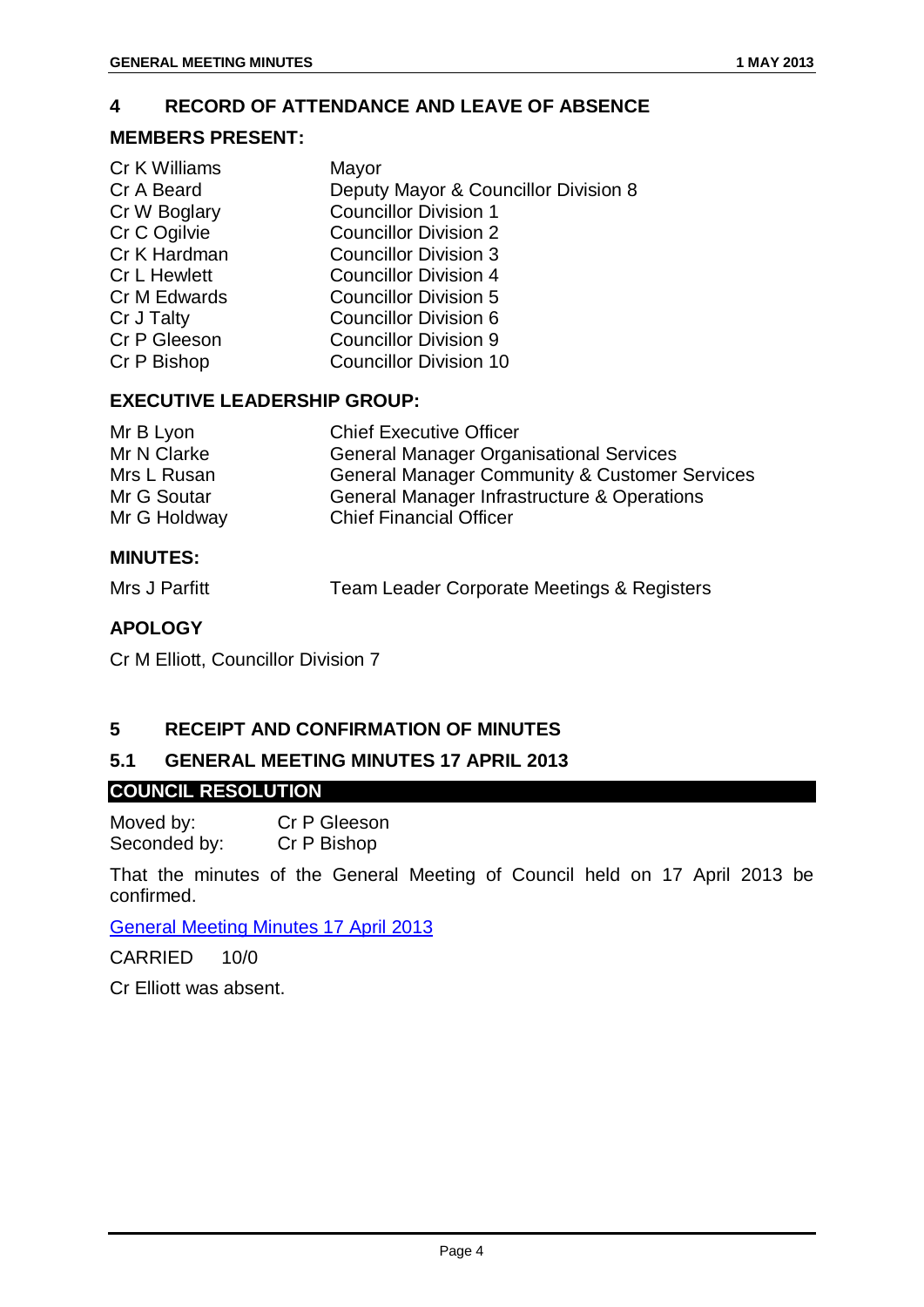#### <span id="page-5-0"></span>**6 MATTERS OUTSTANDING FROM PREVIOUS COUNCIL MEETING MINUTES**

The Chief Executive Officer presented the following item for noting:

#### <span id="page-5-1"></span>**6.1 PETITION (DIVISION 5) REQUESTING FOR COUNCIL TO EXTEND THE OPERATING SEASON OF THE BAY ISLANDS SWIMMING POOL**

At the General Meeting on 17 April 2013 Council resolved that the petition, which reads as follows, be received and referred to a Committee or officer for consideration and a report to the local government and that the principal petitioner be advised in writing accordingly.

*Request for Council to "....extend the operating season of the Bay Islands Swimming Pool...."*

#### <span id="page-5-2"></span>**7 PUBLIC PARTICIPATION**

#### **MOTION TO ADJOURN MEETING**

Moved by: Cr P Bishop Seconded by: Cr M Edwards

That Council adjourn the meeting for a 15 minute public participation segment.

#### CARRIED 10/0

Cr Elliott was absent.

- Mr G Wood, resident of Cleveland and commercial fisherman, addressed Council regarding DA Approval for Home Based Business.
- Ms G James of Macleay Island addressed Council in relation to Translink Services to the SMBI.

#### **MOTION TO EXTEND PUBLIC PARTICIPATION**

Moved by: Cr A Beard Seconded by: Cr J Talty

That the public participation segment be extended to allow further speakers.

#### CARRIED 10/0

Cr Elliott was absent.

- Ms E Ulrick of Lamb Island addressed Council in relation to Translink Services to SMBI.
- Mr M Langridge of Wellington Point addressed Council in relation to development application MCU012993 for multiple dwellings Old Cleveland Road East, Leonard Street and Charles Canty Drive, Wellington Point.
- Mr D Oliver of Wellington Point addressed Council in relation to development application MCU012993 for multiple dwellings Old Cleveland Road East, Leonard Street and Charles Canty Drive, Wellington Point.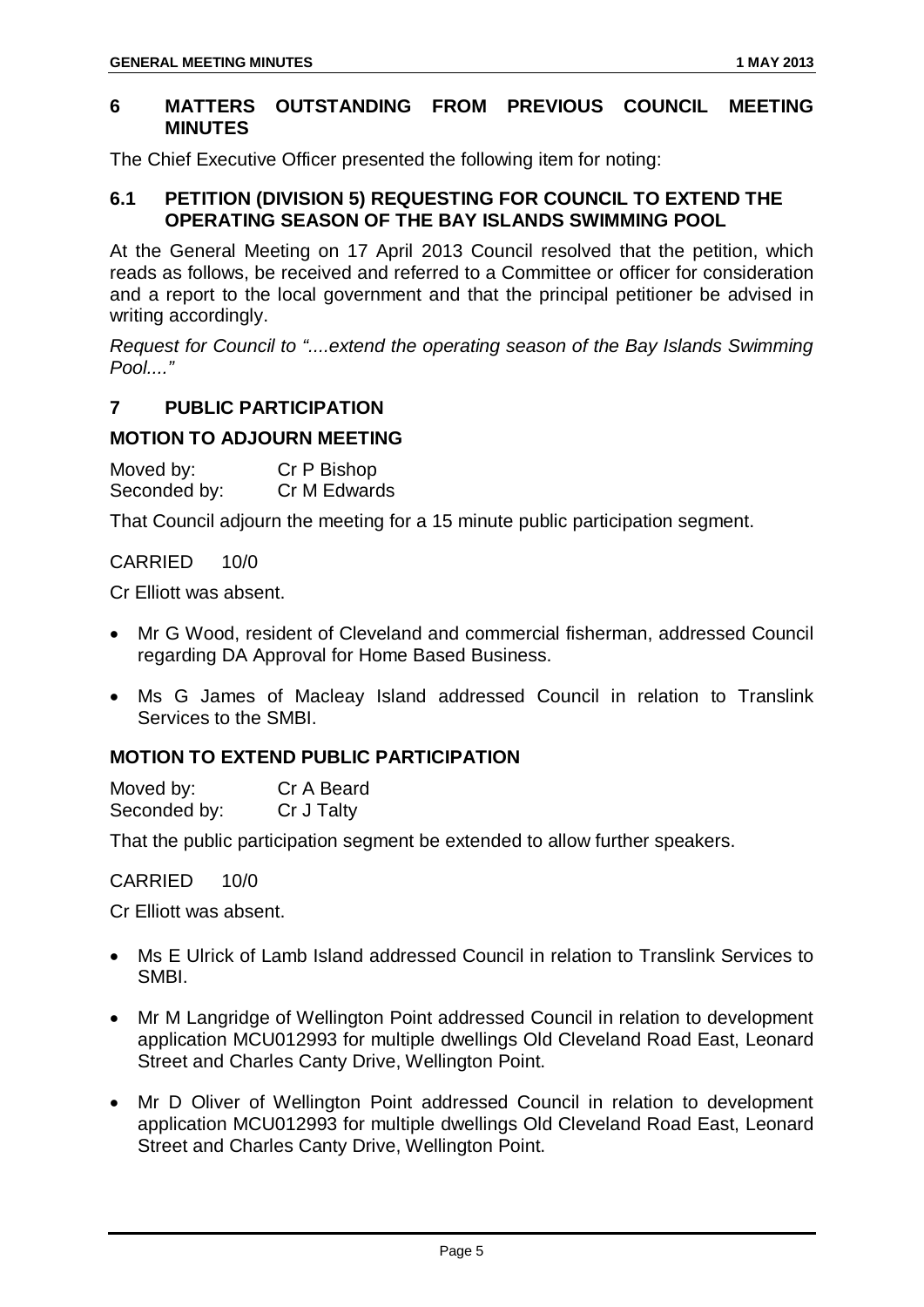• Mr L Christophers of Wellington Point addressed Council in relation to animal management issues including registration fees and making Redland City dog friendly.

#### **MOTION TO RESUME MEETING**

Moved by: Cr J Talty Seconded by: Cr P Bishop

That the meeting proceedings resume.

#### CARRIED 10/0

Cr Elliott was absent.

#### <span id="page-6-0"></span>**8 PETITIONS AND PRESENTATIONS**

Nil.

#### <span id="page-6-1"></span>**9 MOTION TO ALTER THE ORDER OF BUSINESS**

#### <span id="page-6-2"></span>**9.1 ITEM WITHDRAWN**

It was noted that Item 17.1.1 – Notice of Motion Cr Edwards – *Translink Services to the Southern Moreton Bay Islands* (as listed on the Agenda) had been withdrawn.

#### <span id="page-6-3"></span>**9.2 MOTION TO ACCEPT LATE ITEM**

#### **COUNCIL RESOLUTION**

Moved by: Cr A Beard Seconded by: Cr M Edwards

That a late item from the General Manager Organisational Services – *RCC Priority Development Area Application* – be received.

CARRIED 10/0

Cr Elliott was absent.

#### <span id="page-6-4"></span>**10 DECLARATION OF MATERIAL PERSONAL INTEREST OR CONFLICT OF INTEREST ON ANY ITEMS OF BUSINESS**

Nil.

#### **COUNCILLOR ABSENCES DURING MEETING**

Cr Hewlett left the meeting at 12.04pm and returned at 12.06pm during Item 15.1.1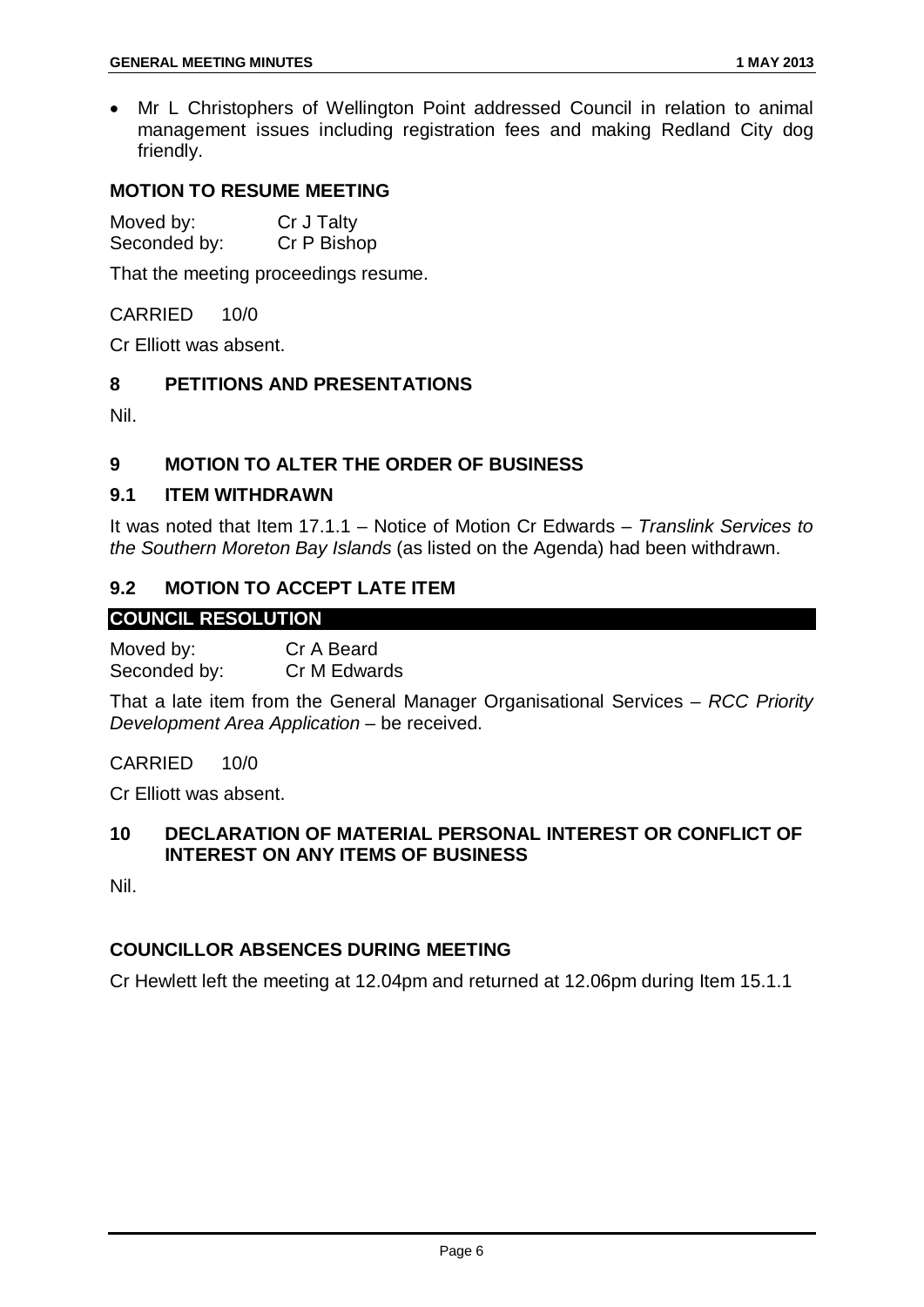#### <span id="page-7-0"></span>**11 CLEVELAND CBD REVITALISATION SPECIAL COMMITTEE - 18 APRIL 2013**

| Moved by:    | Cr C Ogilvie |
|--------------|--------------|
| Seconded by: | Cr A Beard   |

That the report and recommendations of the Cleveland CBD Revitalisation Special Committee meeting held 18 April 2013 be received.

Cleveland CBD Revitalisation Special Committee of 18 April 2013

CARRIED 10/0

Cr Elliott was absent.

#### <span id="page-7-1"></span>**11.1 ORGANISATIONAL SERVICES**

#### <span id="page-7-2"></span>**11.1.1 BUSINESS IMPROVEMENT DISTRICT**

| <b>Dataworks Filename:</b>  | ED Planning - Cleveland CBD - Business<br><b>Improvement District</b> |
|-----------------------------|-----------------------------------------------------------------------|
| <b>Responsible Officer:</b> | <b>Nick Clarke</b><br><b>General Manager Organisational Services</b>  |
| Author:                     | <b>Douglas Hunt</b><br><b>Principal Adviser Economic Development</b>  |

#### **PURPOSE**

The purpose of this report is to provide background information on the nature of Business Improvement Districts (BID) with the aim of establishing a BID in the Cleveland CBD. The report will outline a brief overview of BIDs, notably the governance structures that inform their existence. It will then provide a synopsis of Redland City's only BID, CBID (Capalaba Business Improvement District), with a recommendation on how to proceed in the development of a Cleveland BID.

This report will also be supplemented by a presentation from Mr James Brockhurst – Capalaba Business Improvement District.

#### **BACKGROUND**

A BID is a publicly sanctioned, but privately directed, organisation that supplements public services to improve shared, geographically defined trading areas. Such organisations tend to function on a self-help doctrine, normally relying on a selftaxing mechanism to generate a revenue stream, normally via a levy, or business improvement tax. They operate as a form of public private partnership, with the role of the public sector normally limited to a facilitation role and the majority of the operational activities being undertaken by the private sector.

A BID operates within a flexible governance framework that allows participants to develop solutions to a range of issues affecting a geographically defined trading area in a manner that takes into account the local context, and where local and state government funding is limited. The BID model allows multiple stakeholders the ability to operate autonomously, and develop and manage programs designed to improve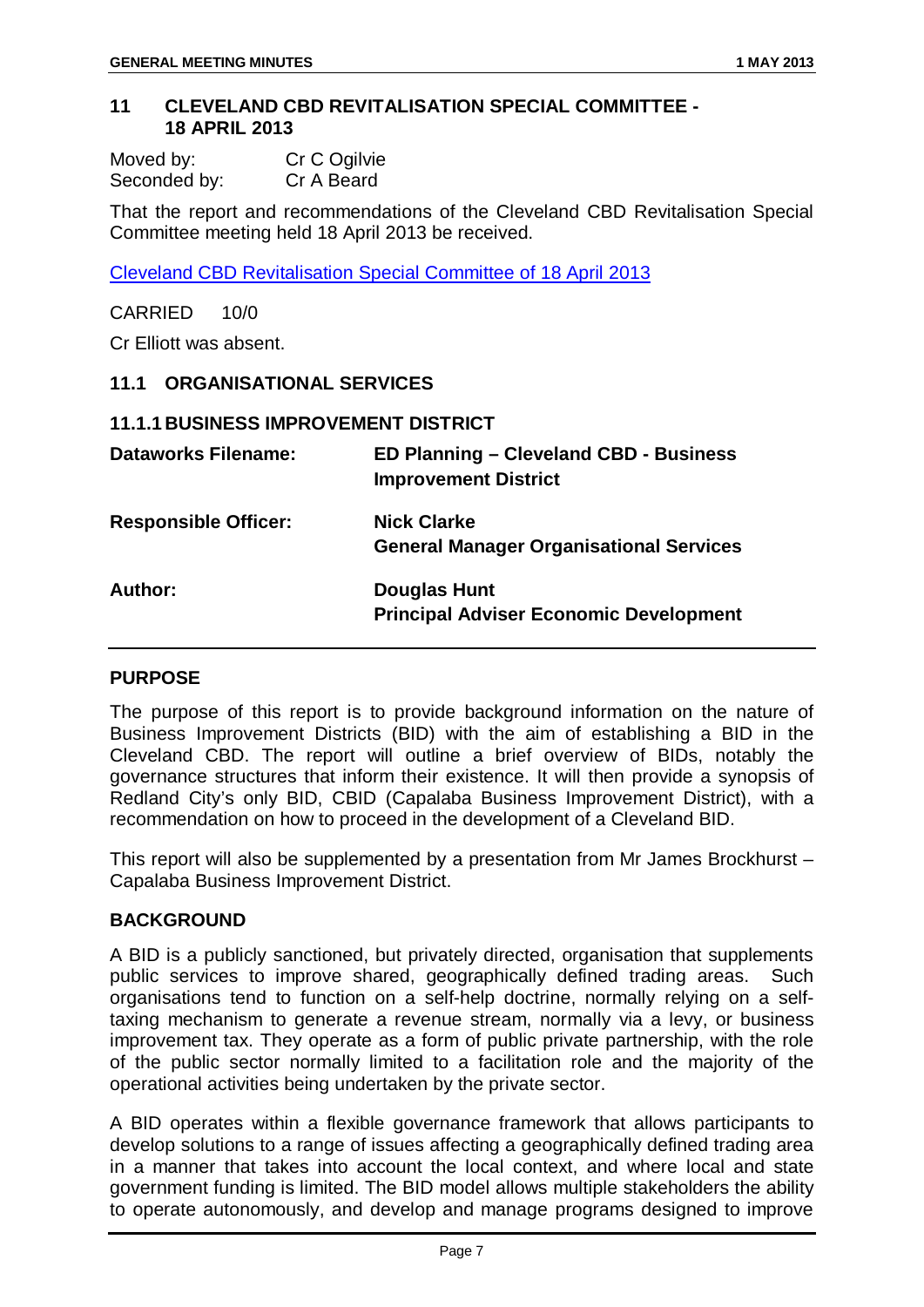the economic, social and environmental condition of a particular geographical jurisdiction. They allow for the promotion of their particular area through marketing and promotion campaigns that are commercially oriented and directed by the governing structure of the BI District. Other activities that can be directed by a BID include:

- Improving security measures;
- Graffiti control;
- **Beautification projects;**
- Events and tourism initiatives;
- Maintenance:
- Business recruiting;
- Signage;
- Research for the area
- Seeking additional grants and funds from other levels of Government;
- Coordination of precinct (e.g. appointing someone to coordinate all activities);
- Retail improvements.

A BID can deliver:

- A cleaner, safer and more attractive business district;
- A steady and reliable funding source for supplemental services and programs;
- The ability to respond quickly to changing needs of the business community;
- The potential to increase property values, improve sales and decrease commercial vacancy rates;
- A district that is better able to compete with nearby retail and business centres.

The programmes offered by a BID should not replicate the services provided by Council. Rather, they should utilise the resources and knowledge of the private sector to achieve common goals and outcomes. There is no one particular model for a successful BID, other than the requirement for commitment from the private sector partners to oversee the governance and operational aspects.

It is estimated there are approximately 1500 Business Improvement Districts throughout the world, with Australia estimated to have 185 of those[1.](#page-3-6) The formation of a BID varies from country to country, with different naming conventions and definitions, varying legislative requirements permitting their formation and financial structures ranging from not-for-profit organisations to quasi-government entities. The operating budgets for these organisations vary from a few thousand dollars into the millions of dollars, depending on the fee structure and level of government suppor[t2](#page-8-0).

#### **ISSUES**

-

#### *Capalaba Business Improvement District*

At present there is one Business Improvement District in the Redlands. The Capalaba Business Improvement District (CBID) is a not-for-profit organisation with a

<sup>&</sup>lt;sup>1</sup> British BIDS, 2012, *BIDS Around the world,* retrieved fro[m http://www.britishbids.info/AboutBIDs/BIDsaroundtheworld.aspx](http://www.britishbids.info/AboutBIDs/BIDsaroundtheworld.aspx)

<span id="page-8-0"></span><sup>&</sup>lt;sup>2</sup> Hovt, Lorlene, 2007, *The Business Improvement District: An internationally diffused approach to revitalization, retrieved from* [http://web.mit.edu/dusp/dusp\\_extension\\_unsec/people/faculty/lhoyt/Hoyt\\_IDA.pdf](http://web.mit.edu/dusp/dusp_extension_unsec/people/faculty/lhoyt/Hoyt_IDA.pdf)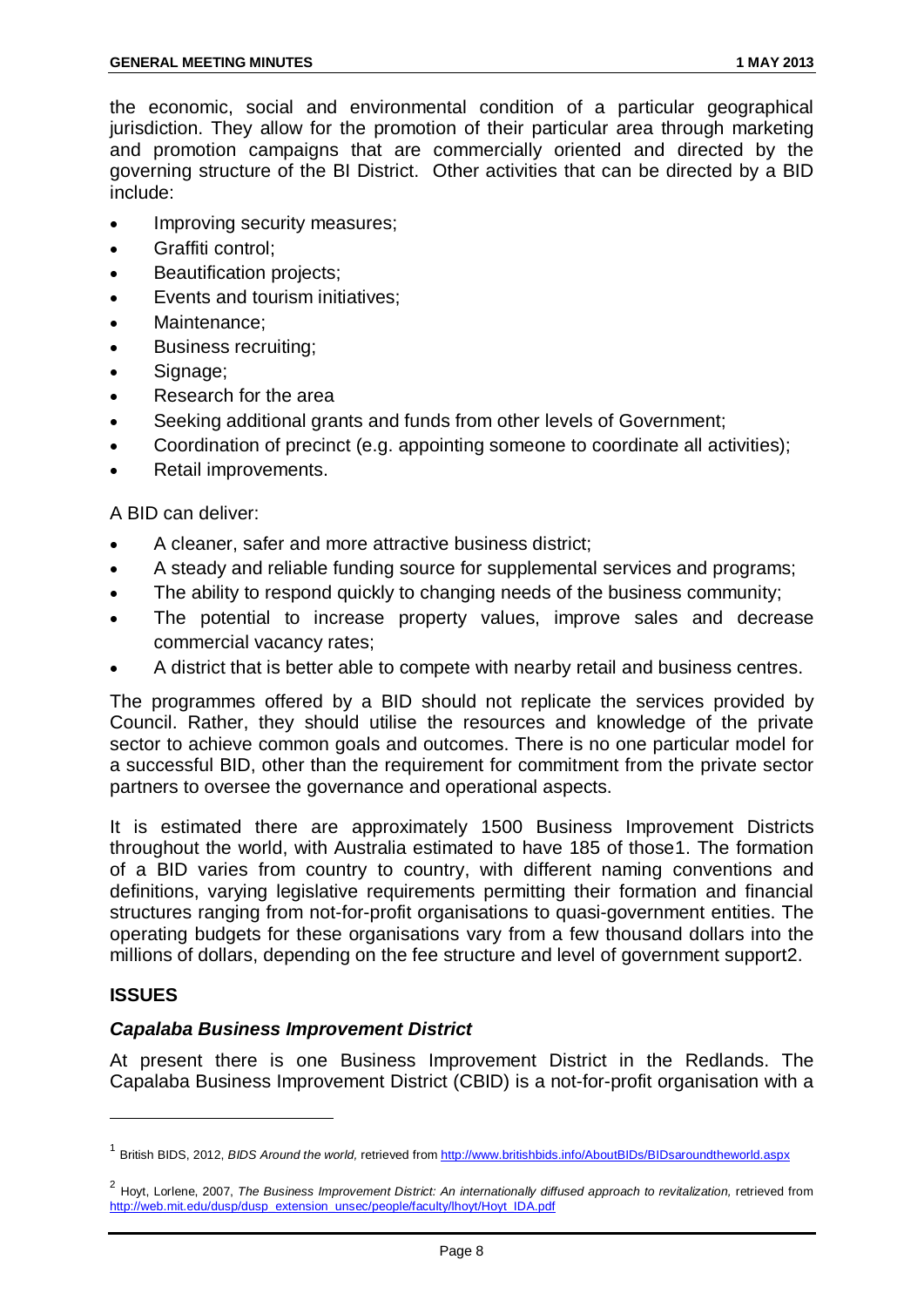committee committed to the development and sustainability of the commercial and retail businesses in the Capalaba area to create a business district that is well known for its sustainable business principles. CBID was incorporated as a not-for-profit organisation in April, 2010 and currently meets on a monthly basis. Prior to that it was known as the Redland Bay Road Committee and was in operation from 2005.

The CBID offers the following benefits to members:

- Improve profitability and sustainability of local businesses in Capalaba;
- Support and promote Economic Development and Marketing services;
- Improve conditions for business, employment, and the quality of life for those who work, shop and live in Capalaba:
- To develop a 'green' workforce to meet the needs of industry;
- To encourage young people to become agents of positive social change;
- To gain government grants to assist in the provision of training programs.

Other successful outcomes from CBID have included the introduction of a staff loyalty card, referral directory, networking events and CBID editorials.

The CBID membership has grown from an initial five in 2010 to 84 today, comprising Capalaba business representatives, the Bayside Bulletin, Council's Economic Development Coordinator and Redland City Council's Business Grow consultant. There are 65 associate and 19 full members.

The revenue stream for CBID is derived from memberships and consolidated revenue transferred from the previous Redland Bay Road Committee. The current operational revenue for CBID is approximately \$15,000 for the current financial year. Council does not contribute financially to CBID, but does offer support through the Business Grow service. The main operational expenditure for CBID is through event sponsorship, special membership offers, membership packs, printing and stationery.

#### **Capalaba Business Improvement District Initiatives**

The following successful initiatives have been implemented by the Capalaba Business Improvement District:

- Provide support for The Cage an organisation committed to providing a freely available service of direct assistance and support, catering directly to the needs of youth/young adults and their families;
- Promote a positive and sustainable precinct;
- Promote sustainable business practices;
- Organise events, most recent one was early March (Networking event);
- Promote collective marketing.

The CBID Model, since its establishment in 2010, has implemented a number of initiatives that have assisted Capalaba businesses. The CBID has proved to be a low cost, sustainable model, requiring little in the way of resources from Council, aside from the attendance of a Council Officer at monthly meetings. The CBID model could be applied to the Cleveland CBD, as it represents a successful model being used within the boundaries of the city and is overseen by businesses, with Council playing a facilitative role in the process.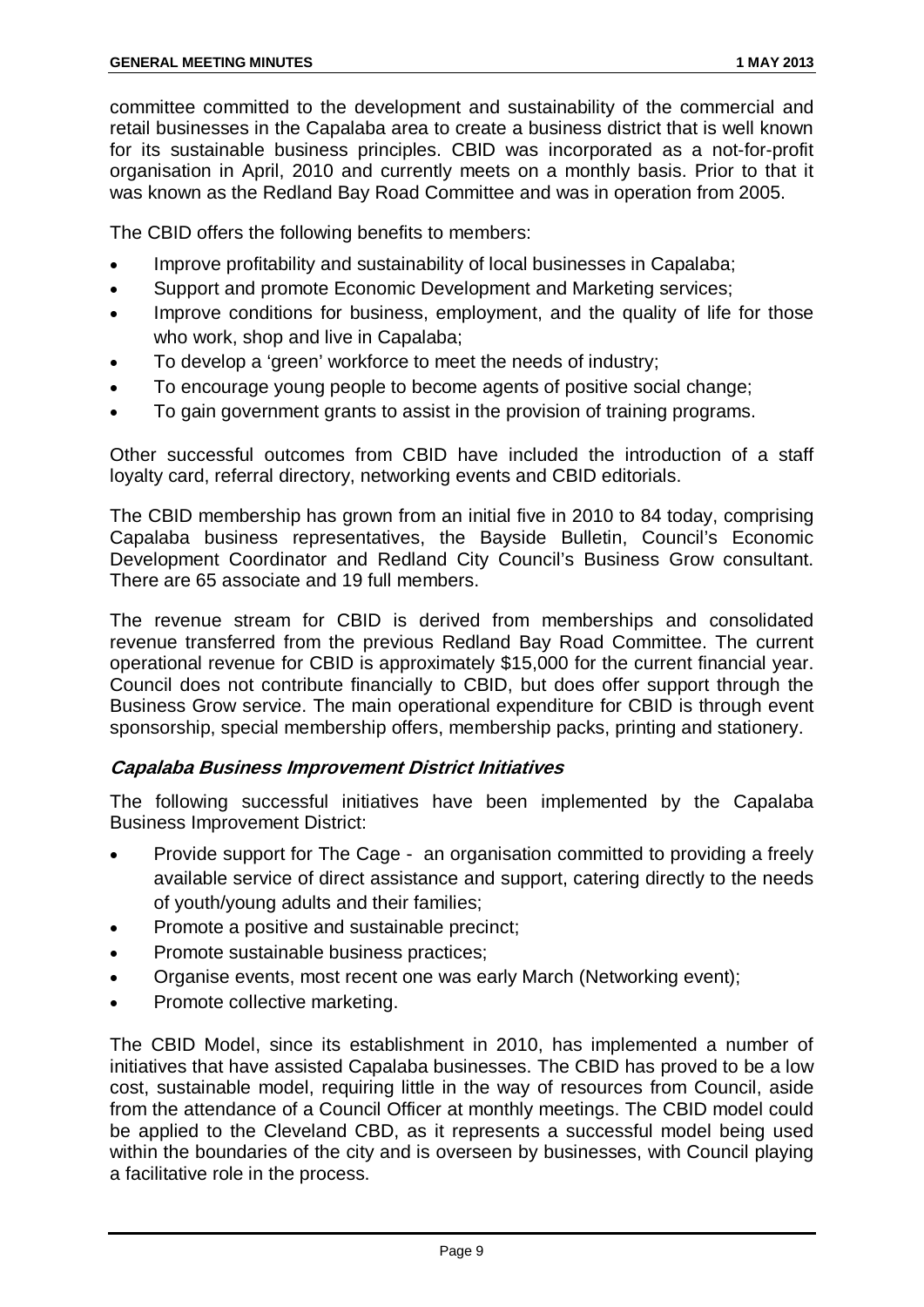#### **Establishing a BID**

Business Improvement Districts in Australia have mostly been formed through a desire by business owners in a particular region to make their area clean, safe and prevent social issues associated with economic decline and vacant commercial space. This compares with their establishment in North America in particular, where they are often established through enabling legislation, with clearly defined aims and outcomes. In Australia, the key to the success of these groups is the ability to have a call to action or a common vision which identifies the need to and engages in their business community[3.](#page-8-0)

To operate in a sustainable manner and maintain financial viability, a successful BID needs to have sufficient working capital to be able to achieve outcomes. Therefore, establishing funding priorities that demonstrate value for money is the first step to ensuring the success of the BID. To do this, BIDs require a strategic business plan which demonstrates engagement with members and outlines priorities for council endorsement. One of the requirements of the business planning process is a detailed budget which translates the BID's objectives into a financial plan detailing income sources and expenditure commitments.

There should be no limit or restriction on the activities the BID can propose to undertake, other than to avoid duplication of services already provided by Council through general rates. However, the development of a strategic business plan will be an important component in convincing businesses to support a proposed BID.

#### **BID Funding Sources**

 $\ddot{\phantom{a}}$ 

In Australia, there is no one structure, or legislative requirement that can be used to define the governance model and support mechanisms for a BID. While a BID model can be developed that relies solely on government funding, or private funding, it is more common for a model to consist of a mixture of public and private funding. Some have only council funding, some have both public and private funding: for example a special levy, plus sponsorship, plus membership. In accounting for these funds, some organisations break their spending into public versus private expenditure.

The imposition of a special rates and levy system as a source of income for a BID can be used to ensure that the 'free rider' issue does not occur, whereby resources are allocated for the benefit of all (in this case through the BID), but not all beneficiaries contribute to supplying the resources.

This can be the case if the only source of funding for a BID is through the private sector. The imposition of a special rate or charge is one option available to local governments to assist in the public funding of BIDs. This process involves establishing a rateable value for each property owner. The two main ways of doing this are:

*Proportional Value Method* – Here targeted rates are calculated on the basis of the Unimproved Capital Value (UCV) for example, if a District has 600 rateable properties, with an average rateable land value of around \$1,000,000. Through a business case a suitable funding base for the BID may require around \$600,000. A

<sup>&</sup>lt;sup>3</sup> Hovt, Lorlene, 2007, *The Business Improvement District: An internationally diffused approach to revitalization, retrieved from* [http://web.mit.edu/dusp/dusp\\_extension\\_unsec/people/faculty/lhoyt/Hoyt\\_IDA.pdf](http://web.mit.edu/dusp/dusp_extension_unsec/people/faculty/lhoyt/Hoyt_IDA.pdf)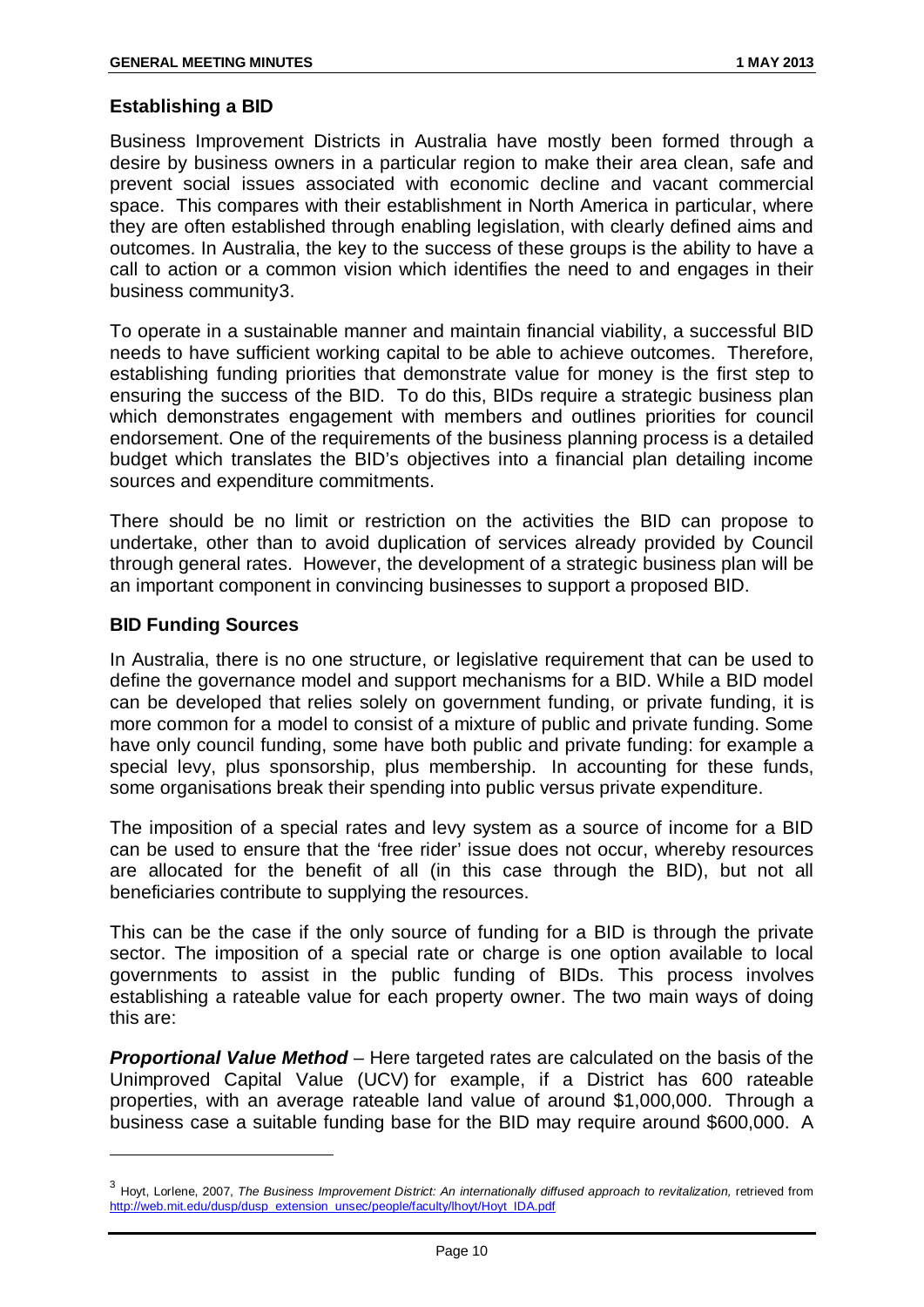levy based on 0.001% (\$1000 for properties valued at \$1,000,000) of land value will achieve a revenue base of approximately \$600,000. In the proportional value method this rate is applied uniformly across all businesses in the designated area. This has a tendency to ignore the differences in value for money of the program to individual businesses.

*Differential Rating Zones – In a differential rating zones system there may be sub areas within the overall BID which are rated at different levels, to ensure equity of 'value for money'. For example, the BID district might be broken down into three distinct zones:*

- Zone A Shopping centres, businesses in this area might be almost exclusively retail-oriented, and will therefore potentially be the prime beneficiaries of any BIDs program.
- Zone B Shopping region, not in a shopping centre. Whilst again primarily retail related they are also specialty stores. Their value from the BID will be dependent on the activities of the BID, but could potentially be different from Zone A.
- Zone C This might include sub-areas which are not necessarily retail-based. These areas could include some retail but also manufacturing and warehousing. This zone might be less advantaged by the BID and consequently their levy should be less.

Whilst the calculation of the levy in a differential rating zone would be based on the unimproved capital value, the actual percentage applied would vary across the different zones. This results in what is known as a Pareto improvement within these zones, whereby improvements are made to the direct beneficiaries, without impacting negatively on the indirect beneficiaries (Zones B and C). It should be noted that the only BID that operates in Redland City, the Capalaba Business Improvement District, does not rely on any local government financial support and on that basis there is no need for a special rates levy to be applied to support the establishment of a BID.

#### **Advantages of a BID**

- The establishment of BID in Cleveland may result in a more attractive business district as local business owners can influence improvements at a business level;
- A steady and reliable funding source for supplemental services and programs;
- The ability to quickly respond to the changing needs of the business community
- The potential to increase property values, improve sales and decrease commercial vacancy rates;
- Develop a district better able to compete with nearby retail and business centres;
- A supplemental service provider from Council for businesses.

#### **Disadvantages of a BID**

- BID's can be seen as undemocratic, as they concentrate the power of a geographic area into the hands of a few;
- In some instances small businesses that fall below a BID levy threshold (if one is introduced) can be priced out of an area, as BID's tend to increase rental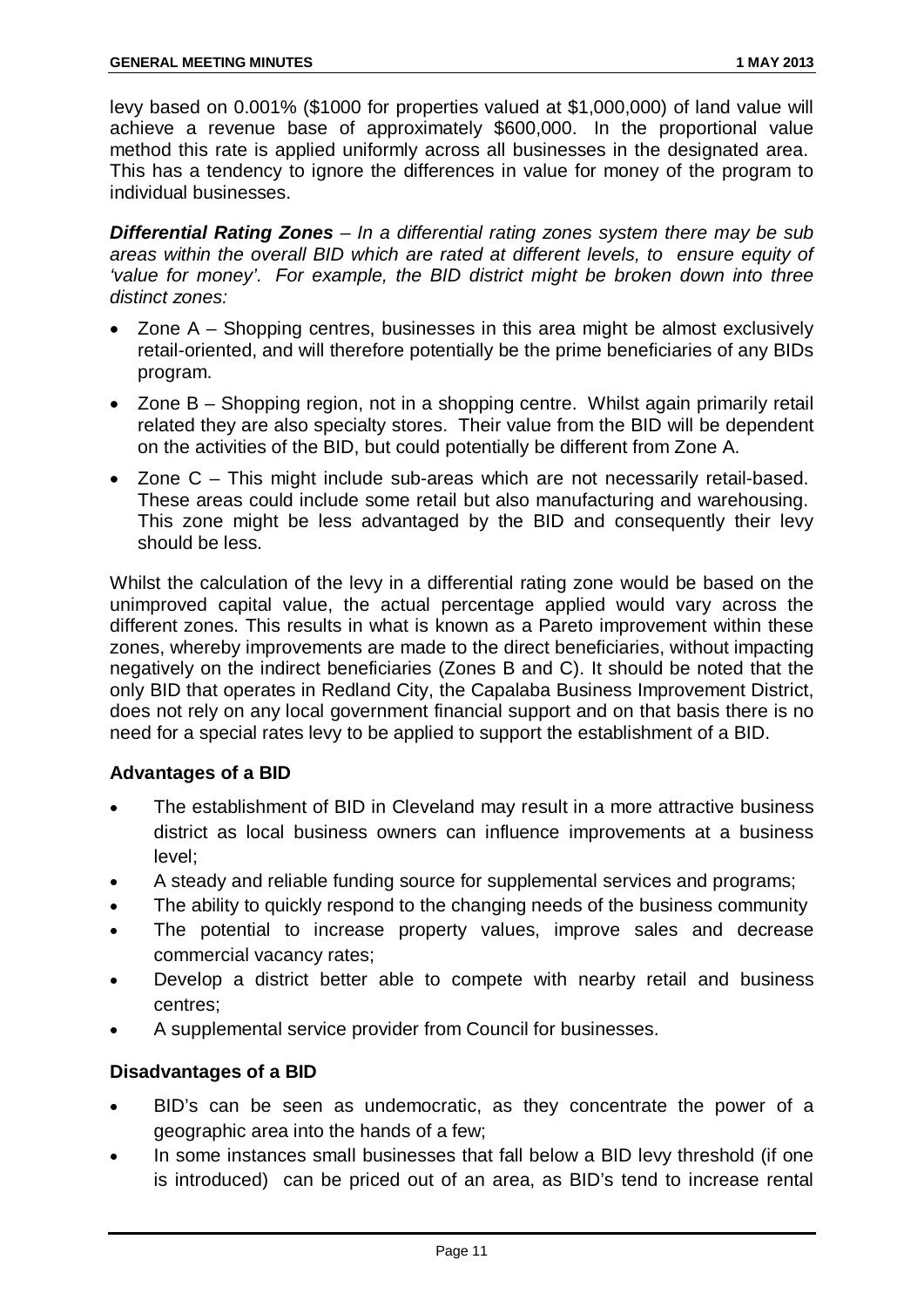values (this has been a problem experienced overseas in North America and the UK in particular);

- There has been some criticism (overseas based) regarding the impact BID's can have on homeless people and the poor who tend to congregate around certain businesses;
- BID's in North America and the UK have been criticised for their opposition to street vendors that attempt to establish a presence in a BID district. This is an important consideration for Cleveland, as one of the possible short-term actions for the CBD is to investigate the establishment of a street vendor program; and
- Unless a strong leadership team is established, there is potential for a BID to be unsustainable over the long-term.

#### **STRATEGIC IMPLICATIONS**

#### **Legislative Requirements**

In Queensland, there is no one structure, or legislative requirement that can be used to define the governance model and support mechanisms for a BID and therefore no guidelines on the establishment of a BID. It is at the discretion of a local government to determine the structure of a BID, including the revenue source.

#### **Risk Management**

#### *Opportunities*

- The establishment of BID in Cleveland may result in a more attractive business district as local business owners can influence improvements at a business level;
- A steady and reliable funding source for supplemental services and programs;
- The ability to quickly respond to the changing needs of the business community
- The potential to increase property values, improve sales and decrease commercial vacancy rates;
- Develop a district better able to compete with nearby retail and business centres;
- A supplemental service provider from Council for businesses.

#### *Risks*

- Failure to find a business leader who will champion the BID process;
- The possible failure of the BID if a secure and regular income source is not derived;
- Lack of ownership of BID by local business owners.

#### **Financial**

The imposition of a special rates system would provide Council with an additional income source to fund the BID, however this would need to be redistributed to the BID to be used by them as a supplemental income source. It would therefore, not prove to be a general revenue stream option for Council.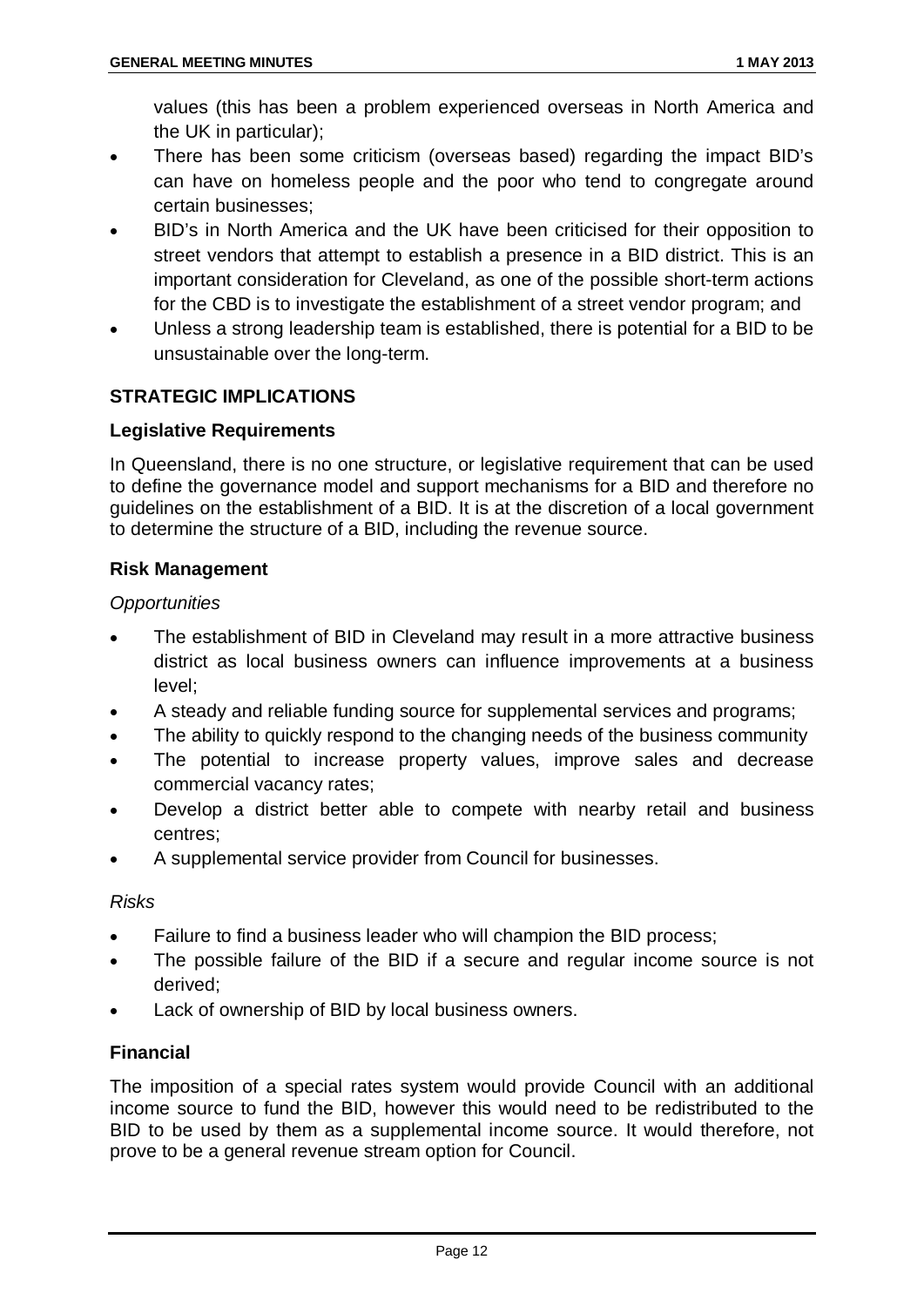#### **People**

Undertaking the implementation of BID in Cleveland will require the devotion of the Economic Development unit in Council, working in conjunction with the following organisations outside Council:

- Redland Chamber of Commerce:
- Cleveland Traders Association;
- Capalaba Business Improvement District.

#### **Environmental**

The environmental benefits associated with the establishment of a BID could be related back to the Master Plan, with the BID working in conjunction with Council to oversee the implementation of the plan. Elements of the Master Plan that a BID could assist with by working conjunction with Council Officers include:

- Improved open space and public amenity:
- Town Square development;
- Improved pedestrian and cycling routes;
- Improved transport use, with less reliance on the use of private vehicles; and
- Improved environmental requirements to buildings associated with the Master Plan, using best practice design elements. Some examples would include use of building materials that are used sustainably, building locations and height, use of recycled water, passive and active solar designs, street shading and building overhang, ensuring that embodied energy is minimised reducing utility usage.

#### **Social**

The establishment of a Business Improvement District with the Cleveland CBD has the potential to result in a more varied mix of uses within the CBD (both commercial and residential) and this increases the potential to increase activity within Cleveland outside of the traditional business hours, contributing to a more vibrant centre.

#### **Alignment with Council's Policy and Plans**

The recommendation primarily supports Council's strategic priorities of delivering a supportive and vibrant economy, strong and connected communities.

The establishment of a Cleveland Business Improvement District address these strategic priorities through:

- Promoting an active town centre through opportunities for retail, commercial and residential redevelopment connected with high quality public spaces including green and shaded streets and boulevards;
- Providing opportunity for business investment and local employment; and
- Strategic Implications.

#### **CONSULTATION**

The preparation of this document has been a collaborative effort between Officers from across the organisation including; Governance, Environment, Planning and Development. The people consulted in the preparation of the report include: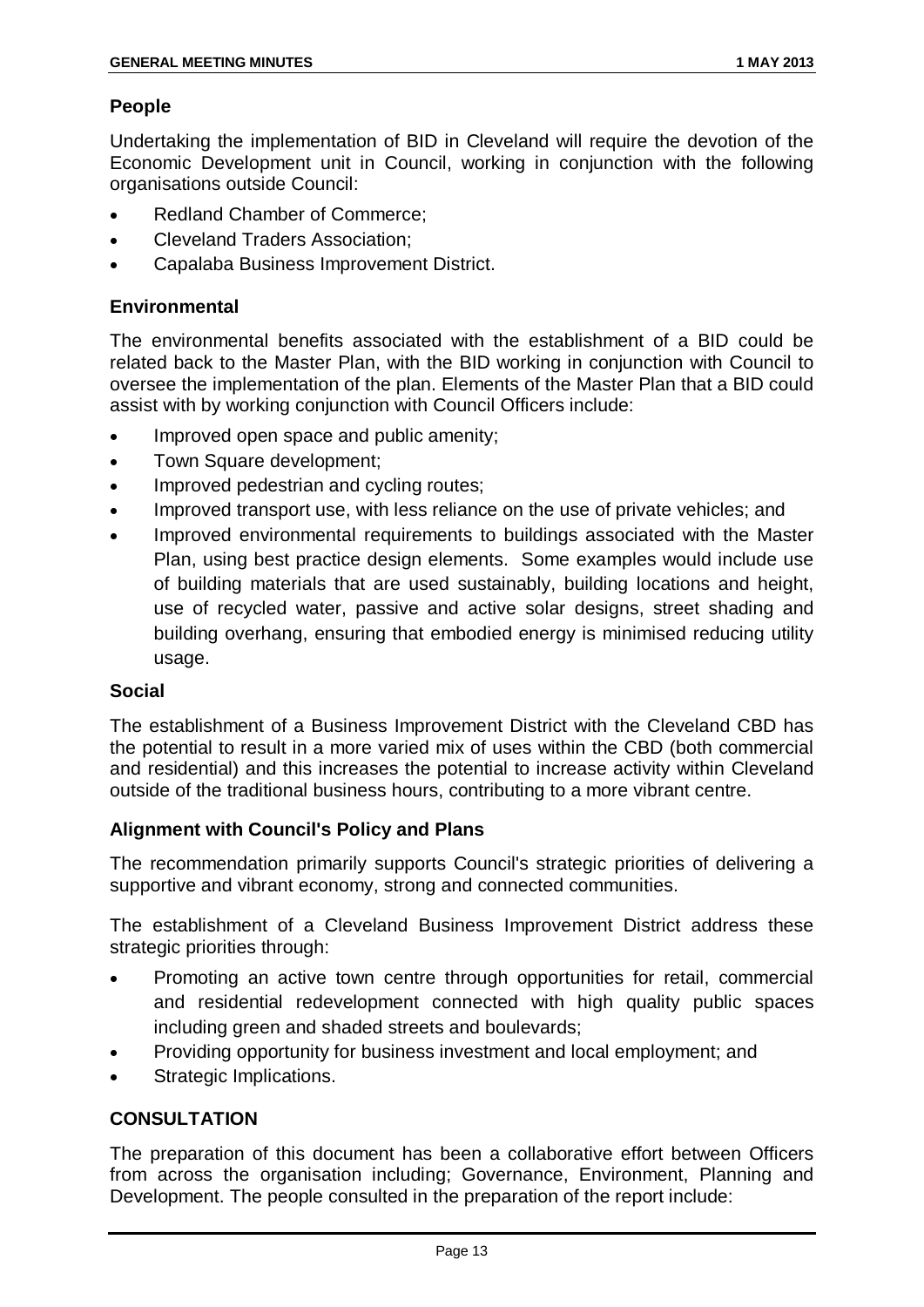- Principal Adviser, Local Area and Strategic Planning
- Senior Strategic Planner
- Councillor Division Two
- Mayor

#### **OPTIONS**

In order to effectively undertake the establishment of a sustainable Business Improvement District it will be necessary to commence some initial scoping work. This initial work will assist in deciding the options available to Council, should it decide to proceed with the establishment of a BID for Cleveland. The options could include:

- 1. That the Cleveland CBD Revitalisation Special Committee resolve to accept the Officers recommendations to commence the process of scoping support for a Business Improvement District for Cleveland and progressing this further, should the model be deemed appropriate for Cleveland; and
- 2. If there is little interest from local businesses in the process, discontinue the process and continue to work with the Redland Chamber of Commerce and Cleveland Traders Association in assisting with the revitalisation strategy for Cleveland CBD.

#### **OFFICER'S RECOMMENDATION**

That Council resolve as follows:

- 1. To nominate a Cleveland CBD Revitalisation Special Committee ("the Committee") representative to meet with the Executive Leadership Group of the Capalaba Business Improvement District (CBID) to gain an understanding of the operational aspects of CBID and its applicability to Cleveland. The Capalaba model would represent a no cost option to Council;
- 2. That the nominated representative reports back to the Committee on the outcomes of the meeting with CBID and its applicability to the establishment of a Cleveland Business Improvement District;
- 3. That if this is deemed an appropriate model by the Committee, the nominated committee representative will commence discussions with the Redland Chamber of Commerce and the Cleveland Traders Association for the formation of a Business Improvement District in Cleveland;
- 4. That through discussions with these groups and in consultation with members of the Committee, the nominated committee member will determine a local business leader who would drive a Cleveland BID establishment process;
- 5. That following consultation with the aforementioned bodies, Council will determine the appropriate funding model and revenue source for a Cleveland BID;
- 6. That if a Cleveland BID is established, Council will ensure that the focus of a Cleveland BID is specifically on issues relevant to Cleveland and that it does not duplicate services provided by Council at present through general rates; and
- 7. That if it is deemed an appropriate option for Cleveland, Council will ensure that the formation of a Cleveland Business Improvement District is used as a vehicle to unite Cleveland businesses to promote Cleveland and work in tandem with the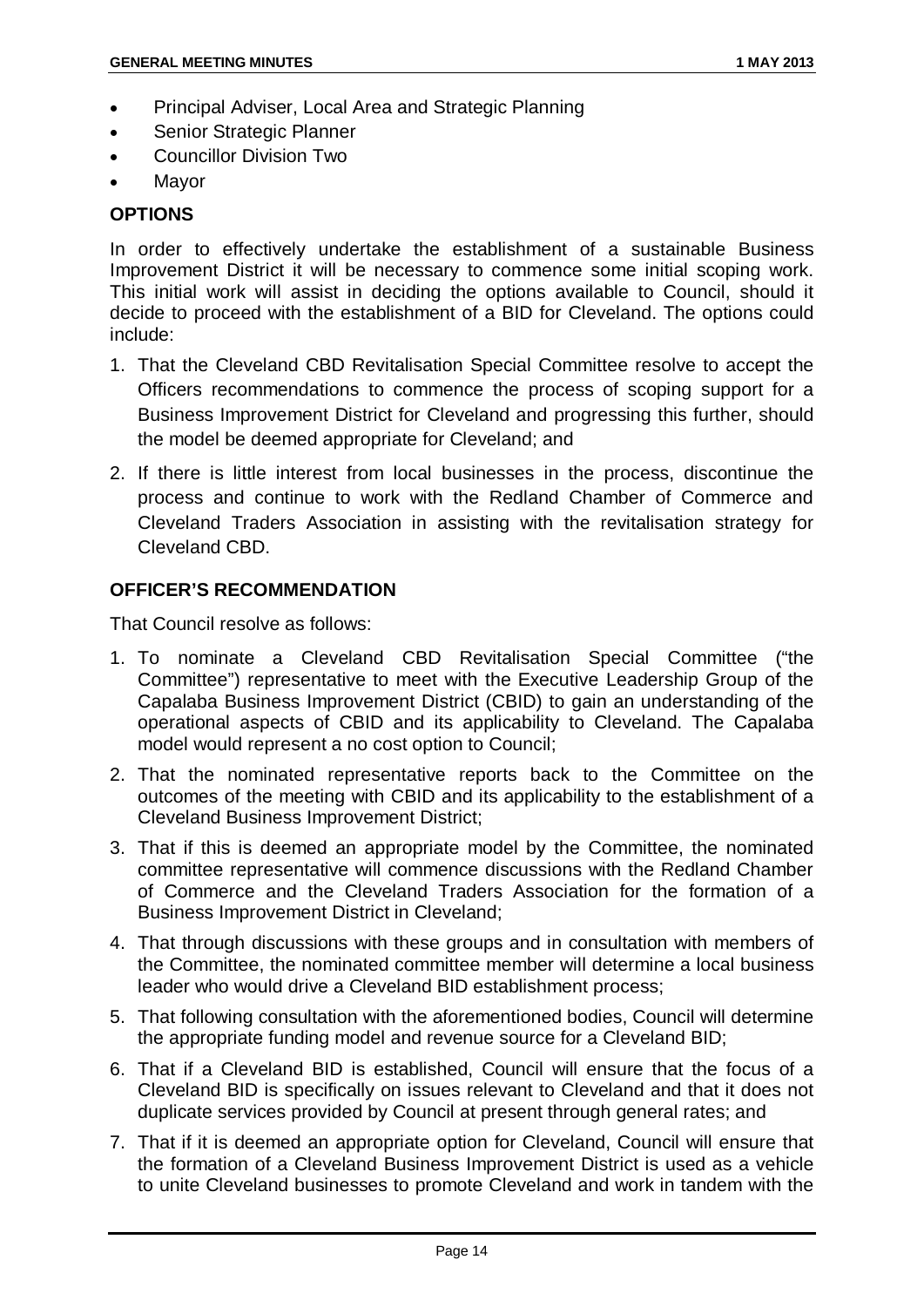work currently being undertaken by Council's Cleveland CBD Revitalisation Special Committee.

| <b>COMMITTEE RECOMMENDATION/</b> |  |  |
|----------------------------------|--|--|
| <b>COUNCIL RESOLUTION</b>        |  |  |

| Moved by:    | <b>Cr C Ogilvie</b> |
|--------------|---------------------|
| Seconded by: | <b>Cr M Edwards</b> |

**That Council resolve as follows:**

- **1. Committee to nominate Cr Ogilvie to lead and be empowered to commence discussions with the Redland Chamber of Commerce and the Cleveland Traders Association for the formation of a Business Improvement District in Cleveland;**
- **2. To commence discussions to facilitate the revitalisation of Cleveland and investigate place-making options within existing funding arrangements; and**
- **3. That following consultation with the aforementioned bodies, options will be brought back to Council to expedite the revitalisation and determine the appropriate funding model and revenue source for a Cleveland BID.**

#### **CARRIED 10/0**

Cr Elliott was absent.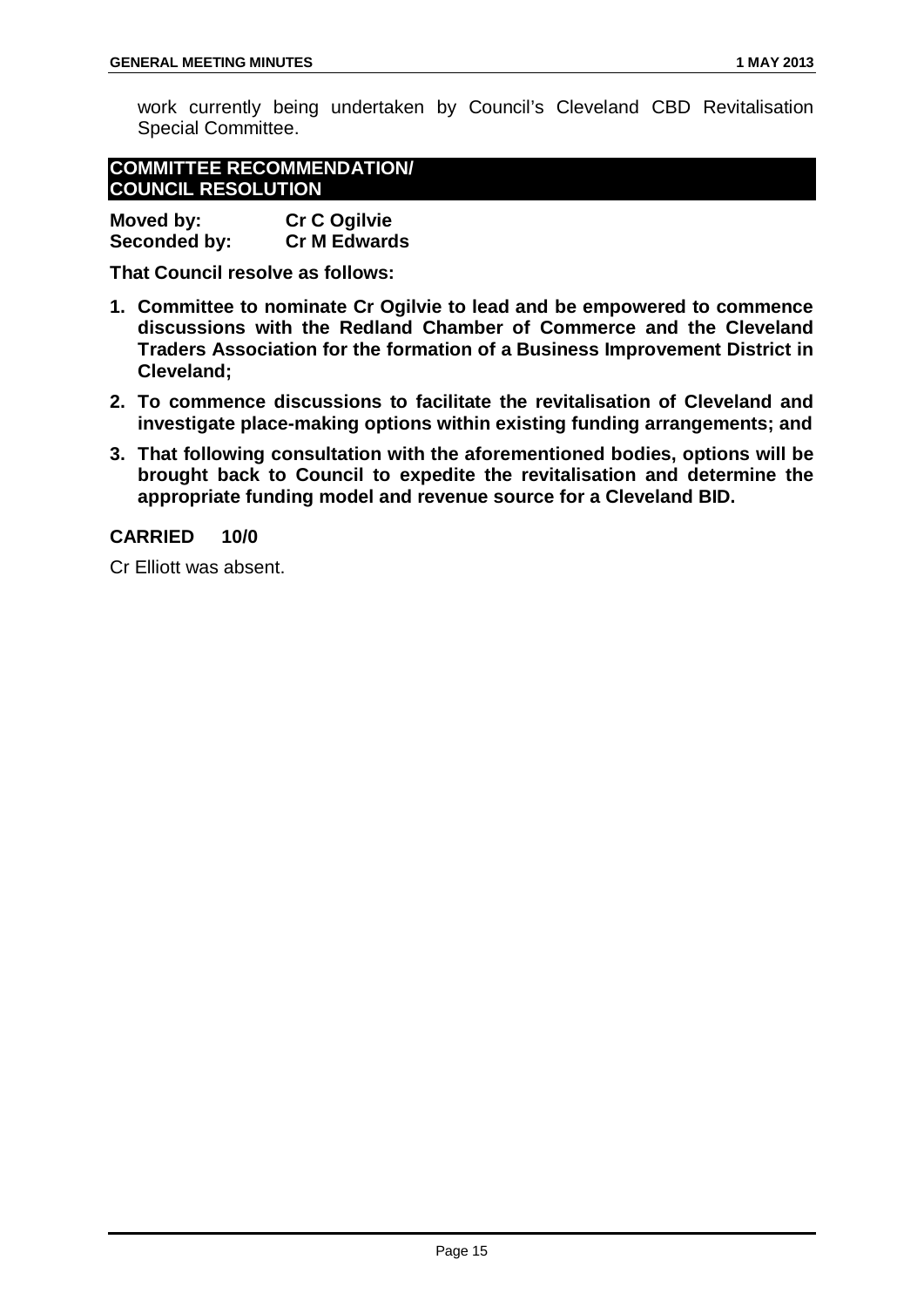#### <span id="page-16-1"></span><span id="page-16-0"></span>**11.2 COMMUNITY & CUSTOMER SERVICES 11.2.1 CLEVELAND CBD REVITALISATION WORK PROGRAM Dataworks Filename: LUP Projects - Cleveland CBD Project Attachment: Cleveland CBD Revitalisation Strategy Work Plan Responsible Officer: Gary Photinos Manager City Planning & Environment Author: Brett Hookway Strategic Planner**

#### **PURPOSE**

The purpose of this report is to present the draft Cleveland CBD Revitalisation Work Plan for formal Council endorsement.

#### **BACKGROUND**

Council has recently established the CBD Revitalisation Committee. The Charter for the Committee indicates that the committee's role is to:

- Prioritise, coordinate, manage and implement short term initiatives identified in the Cleveland Master Plan;
- Introduce measures to encourage business confidence, investment activity and momentum within the CBD; and
- Pursue partnerships with private enterprise to utilise Council land holdings as catalyst sites to drive revitalisation of the CBD.

Followings its commencement the Cleveland CBD Revitalisation Committee has:

- Finalised and implemented the introduction of a Development Incentives Package for Cleveland CBD;
- Supported recent amendments to Redlands Planning Scheme to better align with the Cleveland CBD Master Plan;
- Made further submissions and presentations to Economic Development Queensland regarding application for Priority Development Area status;
- Participated in presentations on the Master plan, opportunities for Public /Private Partnerships and potential options for Council land holdings; and
- Supported continued negotiation to resolve easement issues over Council land.

To further progress and guide the work of the Cleveland Revitalisation Committee a draft Cleveland CBD Revitalisation Work Plan has been prepared [see Attachment 1]. It is intended that the draft Cleveland CBD Revitalisation Work Plan will assist with delivering short, medium and long term outcomes for the Committee.

The draft Cleveland CBD Revitalisation Work Plan was workshopped with Council on the 25 March 2013 and is now presented for formal Council adoption.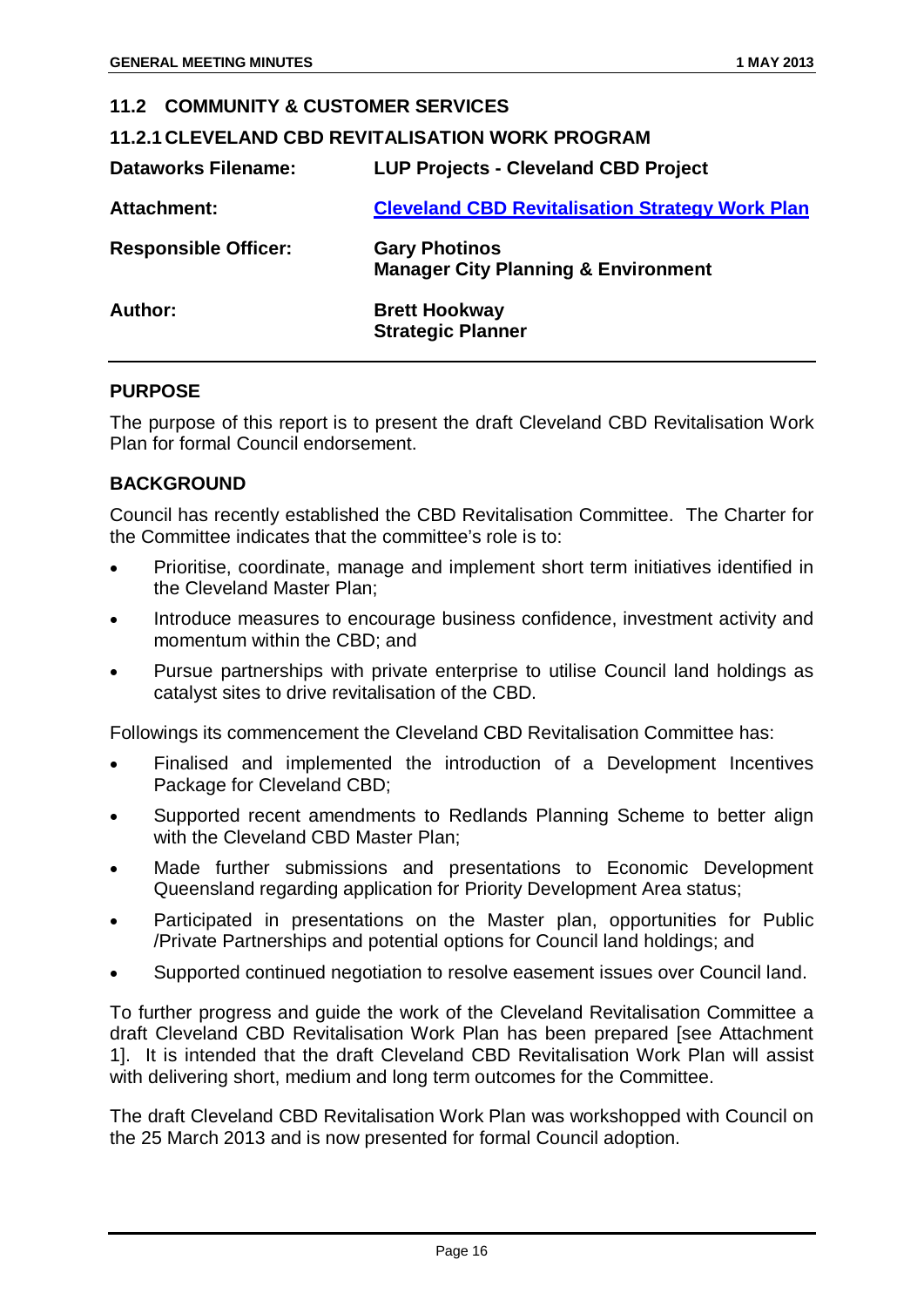#### **ISSUES**

#### Draft Cleveland CBD Work Plan

The draft Cleveland CBD Revitalisation Work Plan proposes 4 key work program areas which will assist with delivering outcomes for the Cleveland CBD Revitalisation Committee. The four work programs are:

- A. Master Plan Implementation short term actions;
- B. Management of Cleveland CBD Development Incentives Program;
- C. Economic Analysis incorporating Council land investigations and Council land requirements; and
- D. Project Management and Governance.

Full detail on the activities and tasks within each of the work programs is provided in the attached Cleveland CBD Revitalisation Work Plan. Within each work program the activities and tasks to be completed are listed. For each task the work program assigns responsibility to appropriate areas of Council, provides timeframe for activities and tasks and allocates priorities to tasks along with an indicative cost estimate.

The draft Cleveland CBD Revitalisation Work Plan seeks to balance the need to deliver short and medium term improvements in the CBD (for example streetscape improvements) while undertaking further technical and feasibility studies to facilitate the long-term future release of Council land (valued at \$20m).

As well as defining key work programs, the draft Work Plan also identifies a range of events and facilities that are currently held within or are in close proximity to the Cleveland CBD. As part of the Cleveland CBD Revitalisation Committee and Project there is scope to consider how Council can assist with attracting more people to these events and encouraging greater use of these facilities.

#### **Nomination of Priority Development Area**

As Cleveland CBD has been nominated as a Priority Development Area, the nomination and management of Priority Development Areas is listed as a task in the Cleveland CBD Revitalisation Work Plan. At the time of writing on-going discussion and meetings where occurring with State Government Officers regarding Council request for Priority Development Area designations.

An update on Council's request for Priority Development Area designations will be provided to Council in the Cleveland CBD Revitalisation Committee.

#### **STRATEGIC IMPLICATIONS**

The revitalisation of the Cleveland CBD is recognised as a strategic priority of Council. Implementation of the Cleveland CBD Revitalisation Work Plan will guide future work related to the revitalisation of Cleveland CBD and assist with delivering the short, medium and long term outcomes of the Cleveland CBD Revitalisation Committee.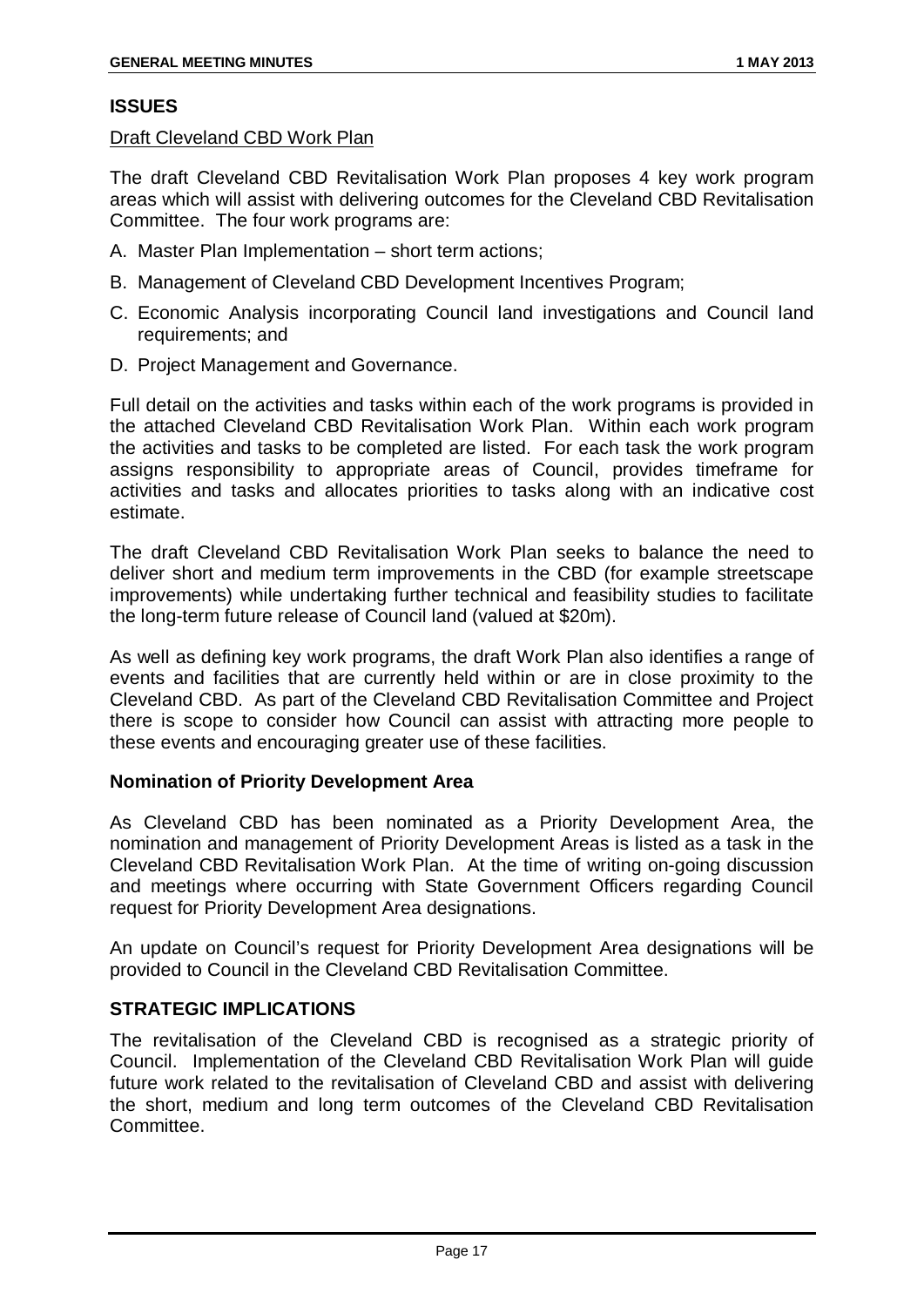#### **Financial**

It is likely that savings in the 12/13 financial year budget will be able to fund high priority tasks proposed to be commenced in the short term. These work tasks are estimated at \$135,000.

Funding for work to be undertaken in the next and 14/15 financial years will be subject of budget requests and budget deliberations. Tasks proposed to undertaken in 13/14 and 14/15 are currently estimated at \$120,000.

#### **People**

The implementation of the Cleveland CBD Revitalisation Work Plan and associated work programs will require work to be undertaken across a range of departments and groups within Council. The draft Cleveland CBD Revitalisation Work Plan assigns responsibility to appropriate areas of Council for each of the activities and tasks. Recognising the significance of the Cleveland CBD Revitalisation Project it is expected that Council groups will work collaboratively to implement the plan.

#### **Alignment with Council's Policy and Plans**

The recommendation of this report and the Cleveland CBD Revitalisation Work Plan support a range of Council strategic priorities including green living, wise planning and design, a supportive vibrant economy, strong and connected communities and embracing the bay.

#### **CONSULTATION**

The draft Cleveland CBD Revitalisation Plan was work shopped with Council on the  $25<sup>th</sup>$  March 2013.

Through the preparation of this report and the draft Cleveland CBD Revitalisation Work Plan officer from a range of departments and groups have been consulted. Consultation has been undertaken with Economic Development, Communications, Sustainable Assessment and City Planning and Environment.

#### **OPTIONS**

- 1. Council resolve to endorse the Cleveland CBD Revitalisation Work Plan subject to budget deliberations. Council adoption of the draft Cleveland CBD Revitalisation Work Plan will provide a detailed work program to deliver on the revitalisation of the Cleveland CBD.
- 2. Council provide further direction regarding the Cleveland CBD Revitalisation Work Plan and associated work programs including any changes to activity and task priorities and timings.

#### **OFFICER'S RECOMMENDATION**

That Council resolve to endorse the Cleveland CBD Revitalisation Work Plan subject to budget deliberations.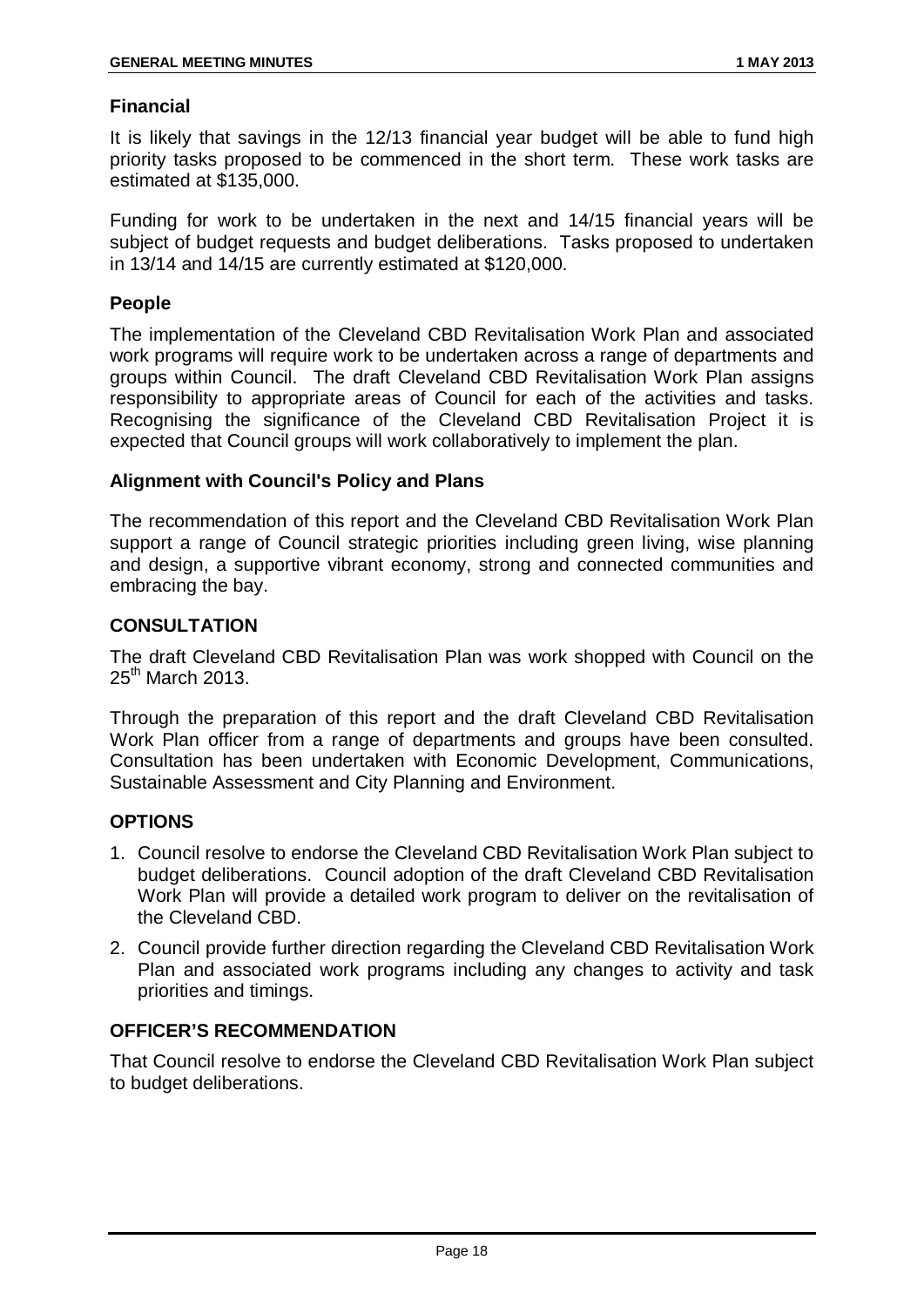#### **COMMITTEE RECOMMENDATION/ COUNCIL RESOLUTION**

| Moved by:    | Cr C Ogilvie      |
|--------------|-------------------|
| Seconded by: | <b>Cr J Talty</b> |

**That Council resolve to:**

- **1. Endorse the Cleveland CBD Revitalisation Work Plan subject to budget deliberations and ongoing monitoring and review;**
- **2. Add to current work program:**
	- **a) Outcomes of Item 1.1** *(CBID)***;**
	- **b) In current events, consideration of the Black Swamp; and**
- **3. Bring back to all future Cleveland CBD Revitalisation Committees, the work program including scorecard tracking and progress reporting.**

**CARRIED** (en-bloc) **10/0**

Cr Elliott was absent.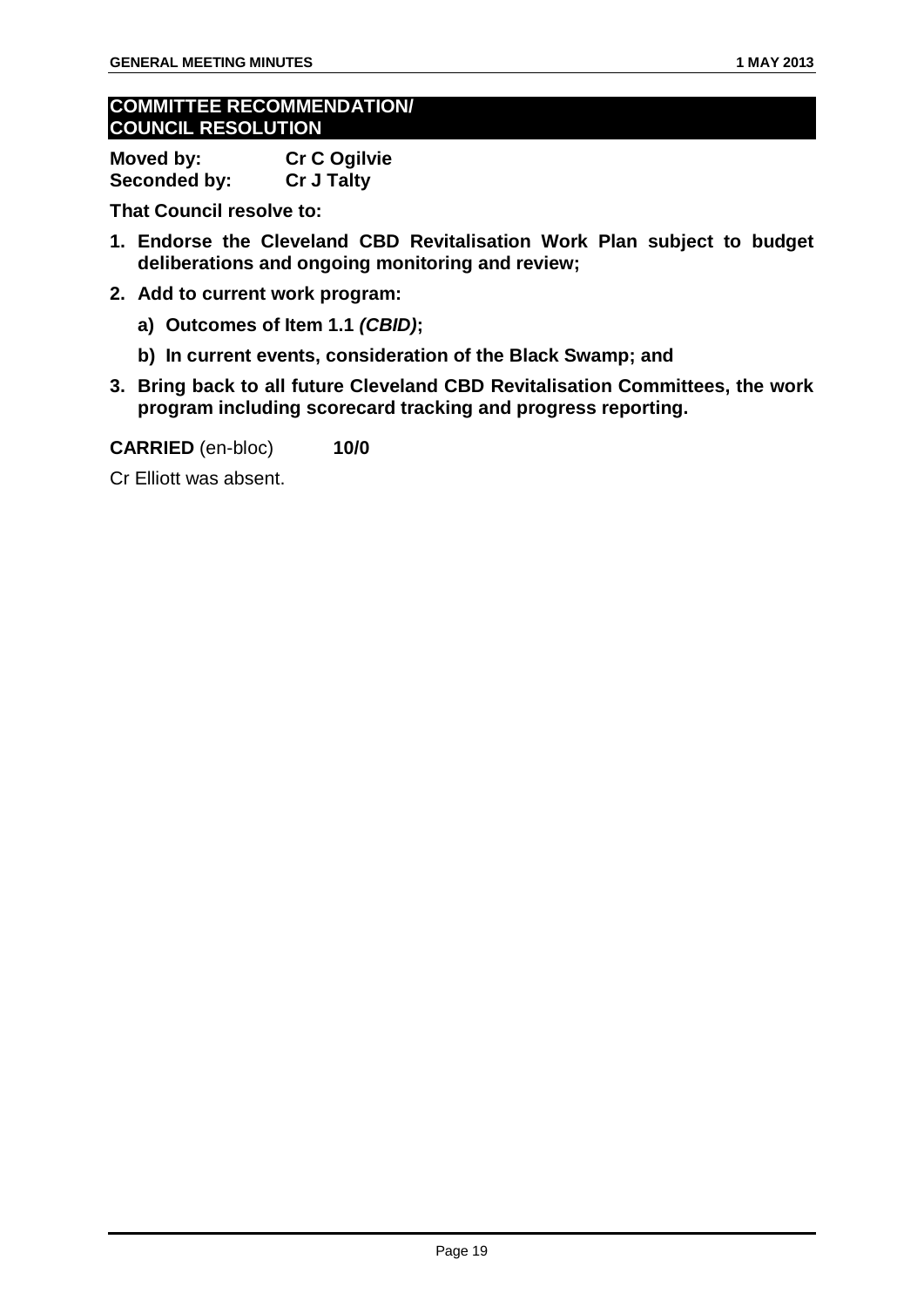#### <span id="page-20-0"></span>**12 MOTION TO ADJOURN GENERAL MEETING FOR THE CONDUCT OF THE COORDINATION COMMITTEE MEETING AT 11.15AM**

#### **COUNCIL RESOLUTION**

**Moved by: Cr J Talty Seconded by: Cr C Ogilvie**

**That the meeting be adjourned to enable the conduct of the Coordination Committee meeting.**

**CARRIED 10/0**

Cr Elliott was absent.

#### <span id="page-20-1"></span>**13 MOTION TO RECONVENE GENERAL MEETING AT 11.53AM**

**COUNCIL RESOLUTION**

**Moved by: Cr P Bishop Seconded by: Cr J Talty**

**That the General Meeting be reconvened.**

**CARRIED 10/0**

Cr Elliott was absent.

#### <span id="page-20-2"></span>**14 ADOPTION OF COMMITTEE REPORT & RECOMMENDATIONS**

#### <span id="page-20-3"></span>**14.1 COORDINATION COMMITTEE MEETING – 1 MAY 2013**

#### **COUNCIL RESOLUTION**

**Moved by: Cr W Boglary Seconded by: Cr P Gleeson**

**That the Report and Recommendations of the Coordination Committee meeting held 1 May 2013 be adopted.**

Coordination Committee Report 1 May 2013

#### **CARRIED 10/0**

Cr Elliott was absent.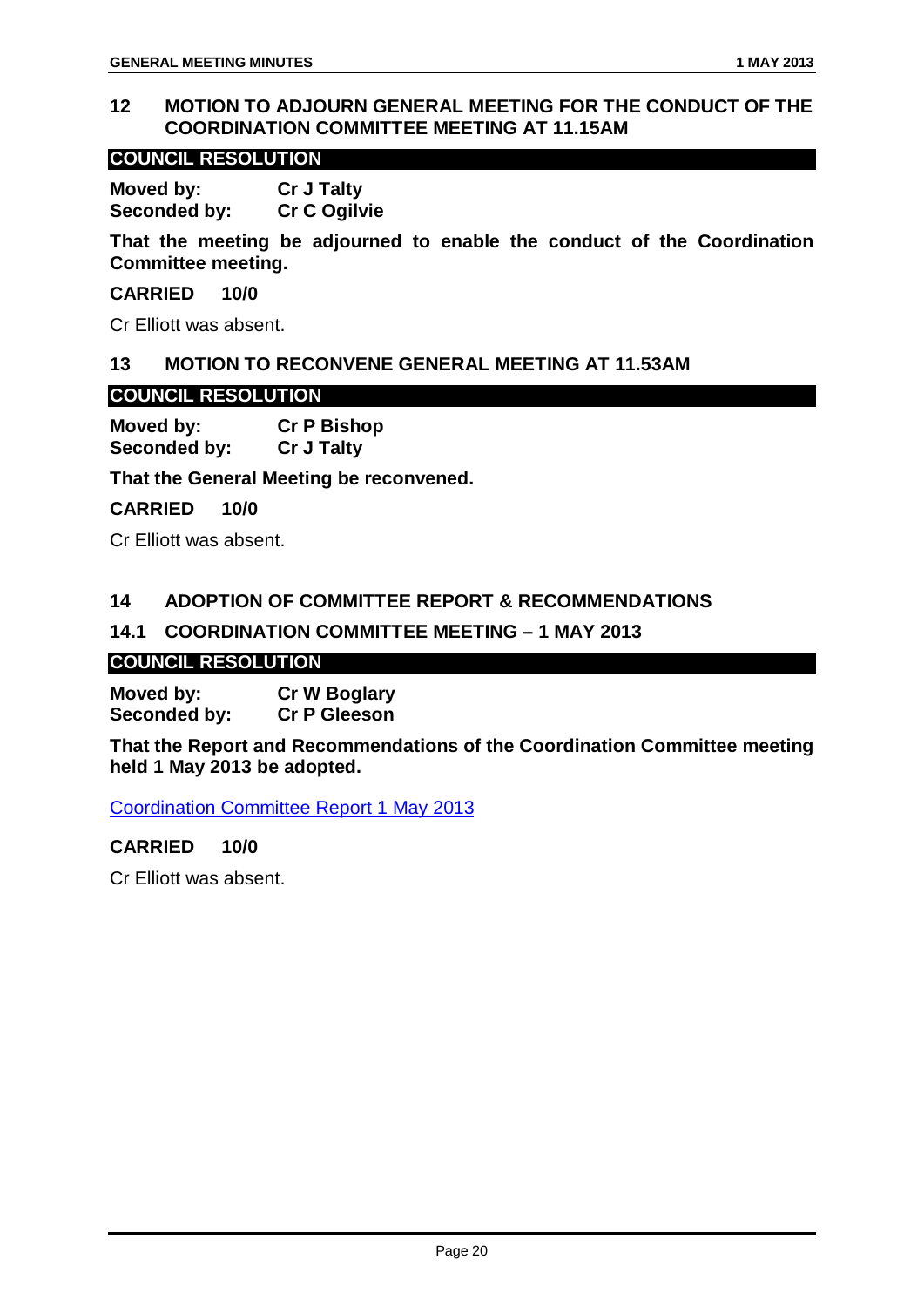#### <span id="page-21-0"></span>**15 LATE ITEM**

#### <span id="page-21-1"></span>**15.1 ORGANISATIONAL SERVICES**

#### <span id="page-21-2"></span>**15.1.1 RCC PRIORITY DEVELOPMENT AREA APPLICATION**

**Dataworks Filename: ED: Priority Development Areas**

**Authorising/Responsible Officer:**

RANNAA

**Nick Clarke General Manager Organisational Services**

**Author: Douglas Hunt Principal Adviser Economic Development**

#### **PURPOSE**

The purpose of this report is to seek Council endorsement of its revised application to the Minister for Economic Development Queensland (MEDQ) to have two areas of the Redlands considered as Priority Development Areas (PDAs) under the *Economic Development Act, 2012* (the Act). The two areas that Council have nominated for Priority Development Status are:

- 1. Toondah Harbour
- 2. Weinam Creek (as part of the Redland Bay Centre and Foreshore Masterplan)

This report will provide a brief background on Council's original application to the MEDQ and an overview of where this process currently stands in relation to Council's modified submission.

#### **BACKGROUND**

#### *RCC original PDA submission*

The *Economic Development Act 2012* was enacted as legislation in February of this year, replacing the *Industrial Development Act 1963* and the *Urban Land Development Authority Act 2007*, with both of these Acts being repealed. The legislation was designed to streamline the development process in Queensland and remove the duplication and red tape that currently exists with regards to development projects in this state.

The Act empowers Local Government in land use planning and enables it to play a leading role in economic development projects. The legislation retains the need for developments to consider their environmental, social, or economic impacts and will still require impact assessments where necessary.

The Act states that its main purpose is to facilitate both economic development and development for community purposes across the state. It is designed to tackle a number of the criticisms aimed at the Urban Land Development Authority (ULDA), including its limited focus on housing development, under-resourcing and lack of local government representation.

The Act places a new entity, Economic Development Queensland (EDQ), under the authority of the Department of State Development, Infrastructure and Planning, working with the Property Services Group, with a focus on delivering outcomes and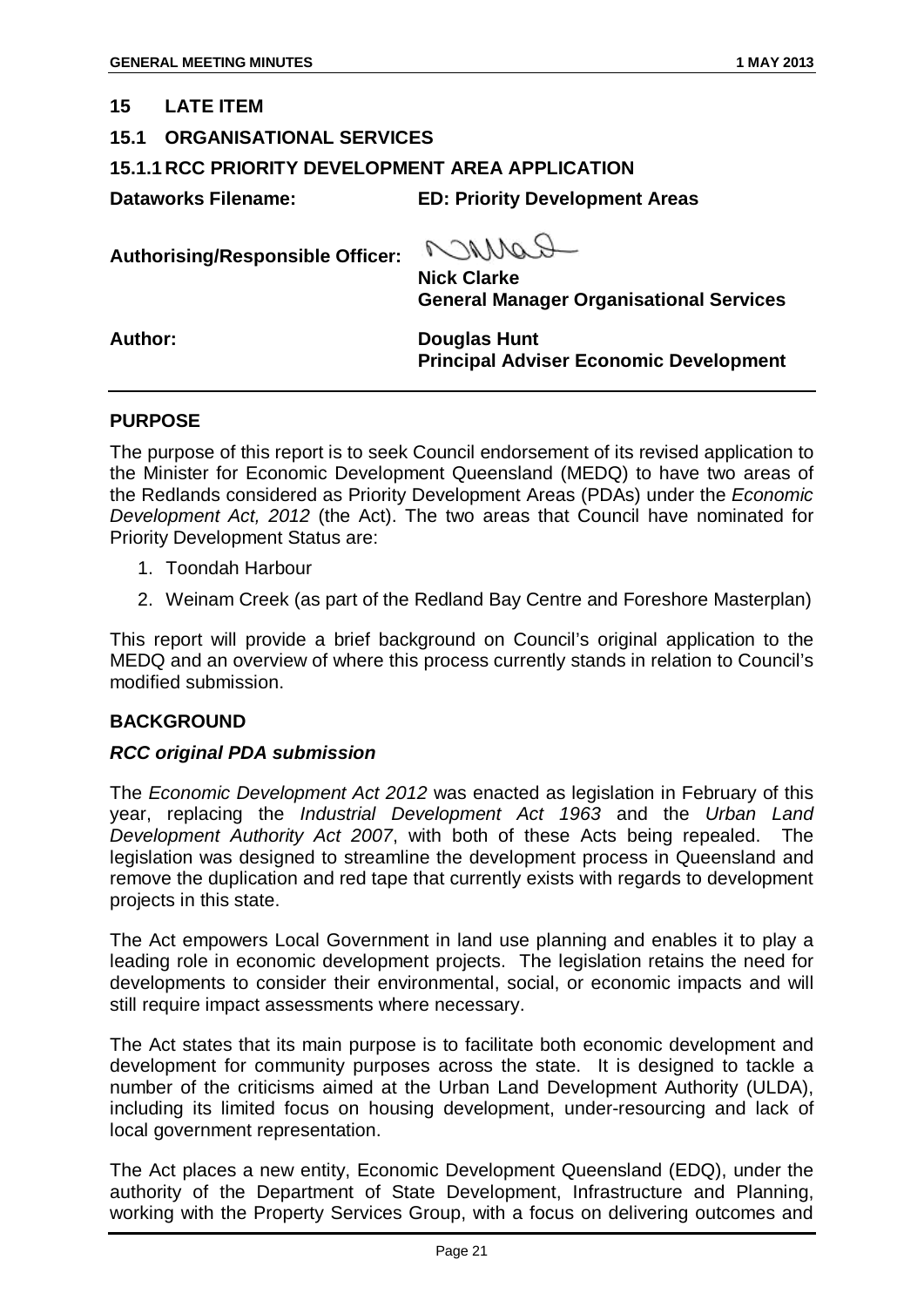overcoming impediments that may hinder development, including issues associated with planning, departmental duplication and red tape.

The legislation is not designed to override environmental or social constraints that may impact on a development. These will be factored into any development proposal as currently required under various state and local government legislation and planning schemes.

The legislation is aimed at streamlining the investment process and, through a process that allows an option for the establishment of local representative committees in PDA declared areas, empowers local communities to deliver projects that are in the best interests of the economy and meets the needs of the local community.

The four projects that were included in Council's initial discussions with the EDQ regarding potential for consideration for declaration as Priority Development Areas were:

- 1. Toondah Harbour
- 2. Redlands Health and Wellness Precinct
- 3. Cleveland Central Business District
- 4. Weinam Creek (as part of the Redland Bay Centre and Foreshore Masterplan

Council initially submitted these projects as it considered each of them to offer the potential to attract interest and investment from the private sector. The four projects presented a number of opportunities for private sector involvement due to the strong commercial, residential and retail components envisaged in each. In this respect, Council's discussions with EDQ have centred on its determination to undertake these projects as a series of partnerships working in conjunction with the private sector, and the State and Federal governments as necessary.

Council saw these four projects as warranting consideration for PDA status, as they provide significant economic benefit and development for community purposes to the state and the city, as per the intent of the Act.

The timing is right to use these projects to inject much-needed investment into transforming the Redlands economy, noting this Council's very clear commitment to ensure that Redland is 'open for business' and is determined to work collaboratively to deliver key economic and social benefits to the city.

#### *Revised RCC PDA submission*

A meeting held with senior representatives from EDQ in March highlighted that this legislation will provide the impetus for investment generation in Redland City and offers the potential to act as a catalyst for further economic development projects across the city. However, information provided by EDQ following initial discussions has necessitated a review of that original intent. For example, discussions at the March meeting showed:

- There were opportunities to expand the study area for the Toondah Harbour and Weinam Creek PDAs.
- Council is already undertaking significant planning for Cleveland, and therefore assistance by way of the PDA status would have limited benefit at this stage.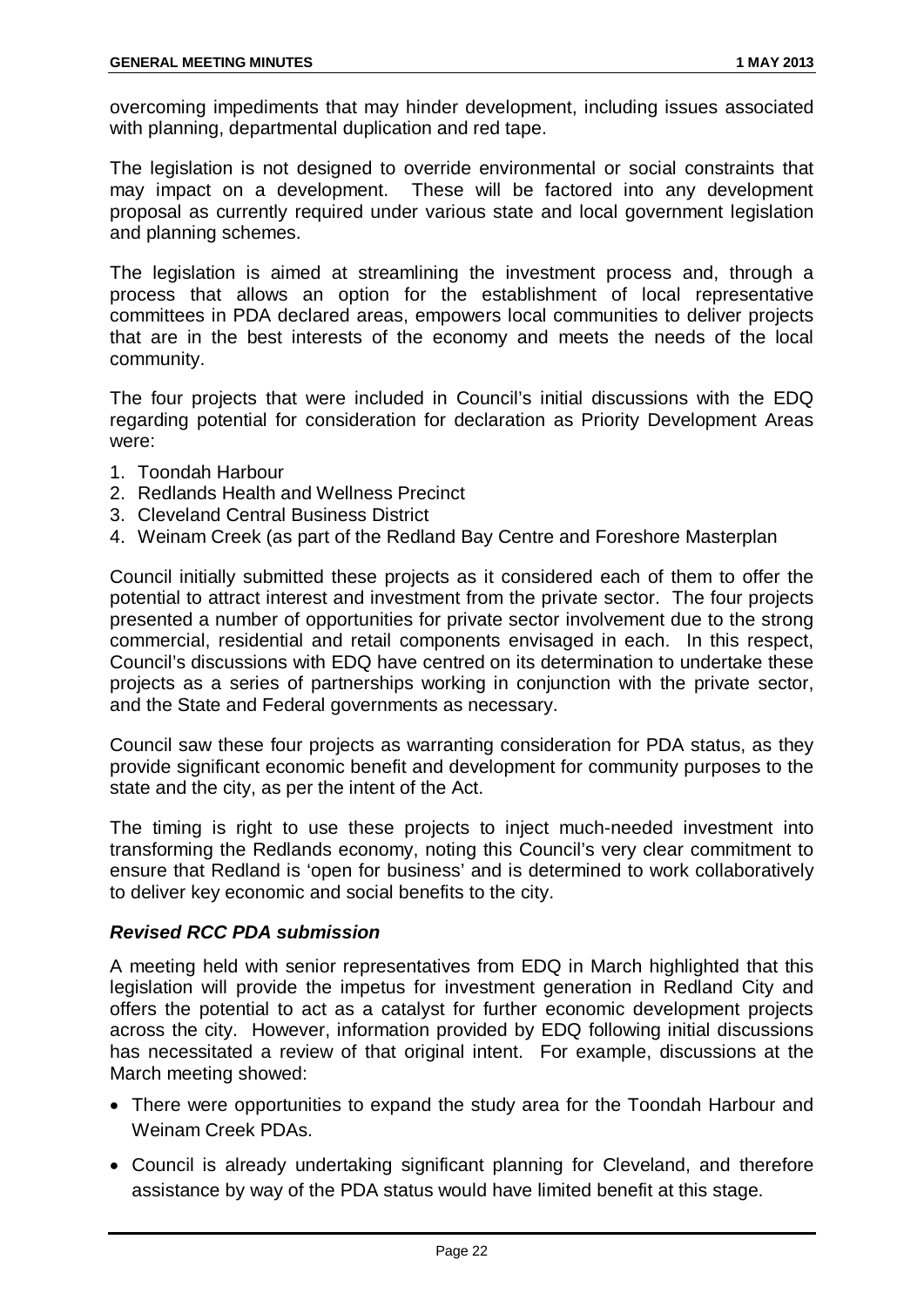• Further discussions with Queensland Health were required before the Redlands Health and Wellness Precinct would be considered for a PDA.

In light of this information it was decided to nominate two areas for Priority Development Area status.

The projects that Council submitted to the Deputy Premier and the EDQ Board to now place under consideration for PDA status are:

- 1. Toondah Harbour
- 2. Weinam Creek (as part of the Redland Bay Centre and Foreshore Masterplan)

Further to this, following from these discussions with EDQ staff, Council Officers concluded that it was best for the State to take the lead role as plan maker for the sites Council is now nominating for PDA consideration. As part of this process, it is appropriate for Council to undertake the role of Development Assessor for the PDA sites. In addition to this, Council will reserve the right to determine what stakeholder engagement and advisory mechanisms shall be created to support either PDA.

After discussions with representatives from EDQ, Council officers are still of the belief that the timing is perfect to use these projects to inject much-needed investment into transforming the Redlands economy. In the revised submission to the MEDQ, Council made a clear commitment that Redland City Council is committed to working collaboratively with the State to deliver key economic and social benefits to the city through these two projects.

These two projects will aim to provide economic and community benefits to the state and Redland City, and as such meet the criteria for PDA status. They will deliver long-term, sustainable economic growth for the city in a number of ways including, but not limited to:

- The generation of employment in a range of sectors across the economy;
- Providing much-needed infrastructure that will generate economic activity and improved public amenity both for the mainland and the islands; and
- Working towards Council's goal of employment containment within the City through the generation of increased economic activity and industry growth.

After detailed discussions with EDQ staff and Board members, the Minister and the EDQ Board have been asked to place on hold our interest relating to Cleveland Central Business District and the Redlands Health and Wellness Precinct, due to issues of timing and prioritisation.

In the revised submission, Council committed itself to a collaborative working arrangement with the state in the delivery of these revised project submissions. In the revised submission, Council acknowledged that it was cognisant of the fiscal pressures currently facing the state and committed to providing financial and human resources toward delivering these projects, within the financial limits of Council's own budget constraints.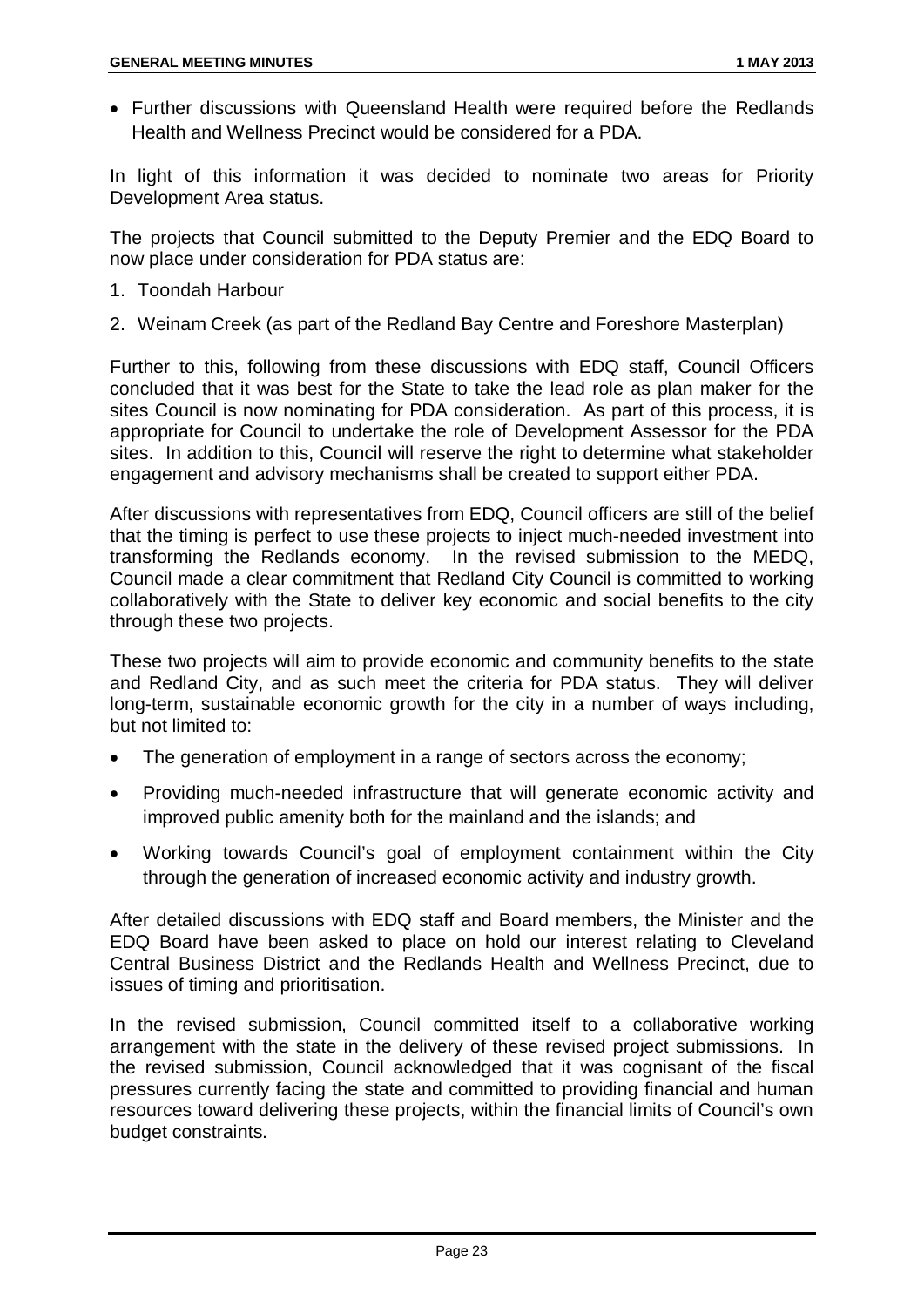#### **ISSUES**

#### *Next steps in PDA process*

Council officers are now in discussion with representatives from EDQ and other State Government officials regarding Council's revised PDA submission. There are a number of procedural steps that now need to be undertaken as part of the legislative process associated with the potential awarding of Priority Development Status. These processes include:

- 1. Background information Meetings with State (and possibly Federal) government agencies will be undertaken to provide background information on both Toondah and Weinam Creek and work through issues surrounding both sites that have been identified through previous studies. While the issues at both sites differ, each site will require an overriding framework that identifies statutory requirements that will need to be considered as part of the PDA process. In addition to this, the Redlands Planning Scheme will overlay any development at the sites and will play an important role in future development proposals for the site. This will be an ongoing process and is designed to identify and remove where possible impediments to development at the site through a coordinated approach across State government agencies.
- 2. Interim Land Use Plan (ILUP) The development of an Interim Land Use Plan is a legislated requirement under s38 of the Act, which will regulate development in the PDA area. This ILUP expires 12 months after the declaration of a PDA.
- 3. Development Scheme s55 of the Act requires the preparation of a development scheme (which is a statutory instrument) to overlay the site, which will include:
	- a. A land use plan that regulates development in the PDA
	- b. An infrastructure plan for the PDA
	- c. An implementation strategy, if this is not achieved through the land use or infrastructure plans.
- 4. Expressions of interest A possible (although not a statutory requirement) process in assisting with the PDA process, would be for Council officers to test what the market will accept at these sites as a means of determining the feasibility of various development options. The optimal way to achieve an outcome from this would be to go out to the market and seek Expressions of Interest from investors and developers at each of the sites, as a way of informing development outcomes at each site and assisting in the planning and development scheme overlays.

These steps will be an integral part of the PDA process for both Toondah and Weinam Creek and will require support from across Council in order to meet the statutory requirements under the Act and other legislation associated with any proposed development at these sites. Both projects have been strategic priorities for successive councils over a number of years, yet their development has been impeded for a variety of reasons.

The awarding of PDA status for the sites will provide a statutory mechanism that will potentially enable Council and the State to achieve outcomes that will benefit the Redlands economically and socially over the long-term.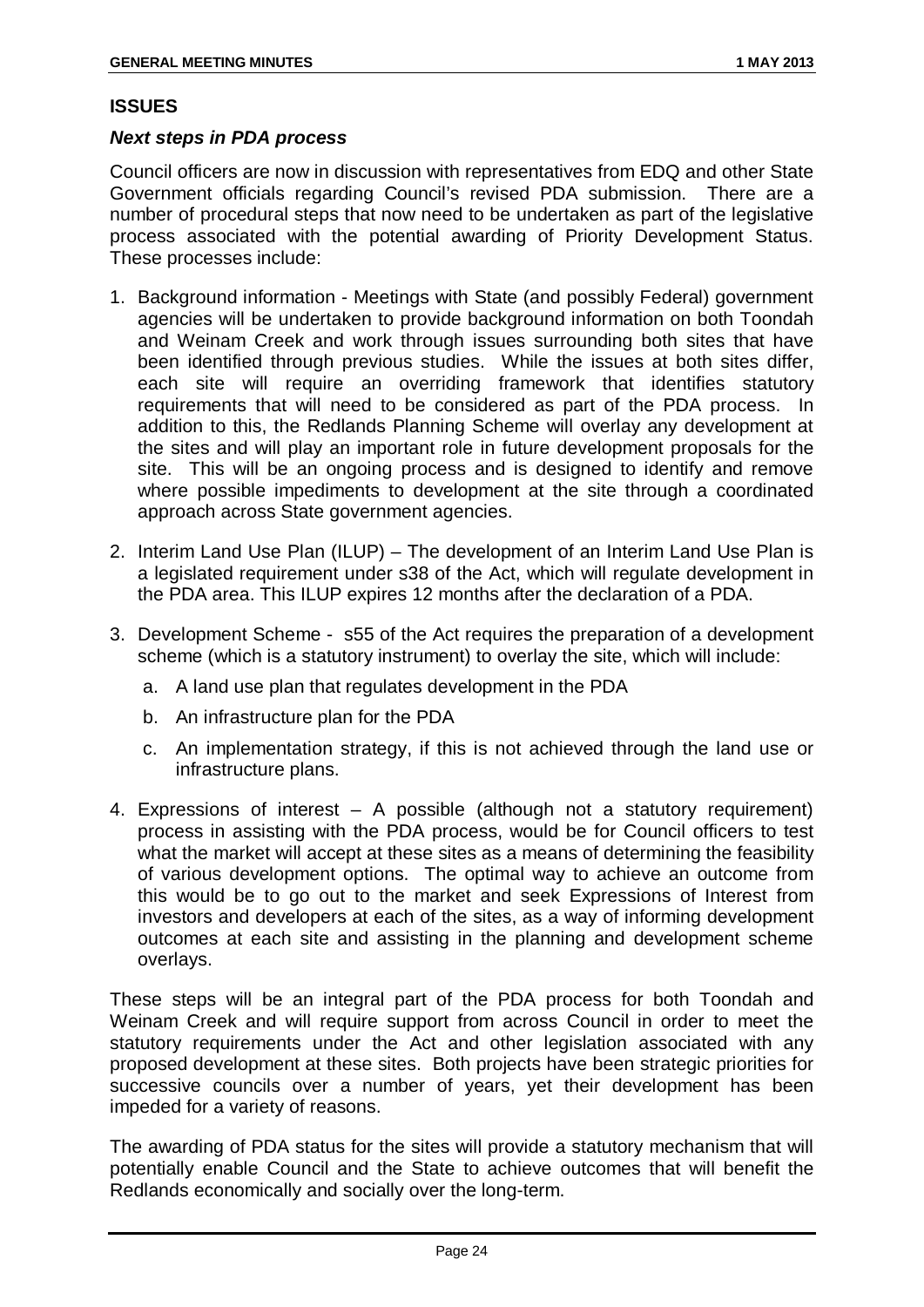#### **STRATEGIC IMPLICATIONS**

#### **Legislative Requirements**

#### *1. Economic Development Act 2012*

If Council is successful in its application to have Toondah and Weinam Creek granted PDA status under the Act, Council will be bound by its provisions. There are legislated planning requirements that Council will need to adhere to should Toondah and Weinam Creek be granted Priority Development Area status.

#### **Risk Management**

#### *Opportunities*

- Potential to generate activity and income from Council landholdings;
- Potential to increase rateable properties within the PDA sites. Increase to revenue stream;
- Activate projects that have been priorities for Redland City over a number of years, particularly Toondah Harbour;
- Along with the introduction of the Translink ticketing system for SMBI, a Weinam Creek PDA has the potential to stimulate economic growth for Redland Bay and SMBI;
- Toondah would benefit from the PDA process through its ability to stimulate development at the site that is planned and more integrated;
- Improve the amenity at both sites. As both sites are presently dominated by car parks, development has the potential to increase public and private amenity; and
- Improve links between Toondah and the Cleveland CBD.

#### *Risks*

- Financial costs associated with activation of Council-owned sites. No budget yet allocated;
- Potential for opposition from activist groups, to both proposed PDA areas, particularly where they impact on marine areas and wildlife habitats;
- There is potential for leakage from Cleveland CBD to Toondah, if development tools allow for a large retail mix at the site;
- Investors continue to bypass both sites in favour of other areas of South East Queensland that offer potentially better returns on investment and fewer impediments, particularly if legislated environmental requirements necessitate a referral to Federal processes;
- Perception that the focus on Cleveland, in particular with Toondah and the CBD Revitalisation, is at the expense of other areas in the City; and
- Time required for Council officers to devote to these projects, as both still require substantial planning and implementation programs. As part of Council's commitment to EDQ to provide resources to delivering these PDAs, Council would need to undertake thorough and robust project planning.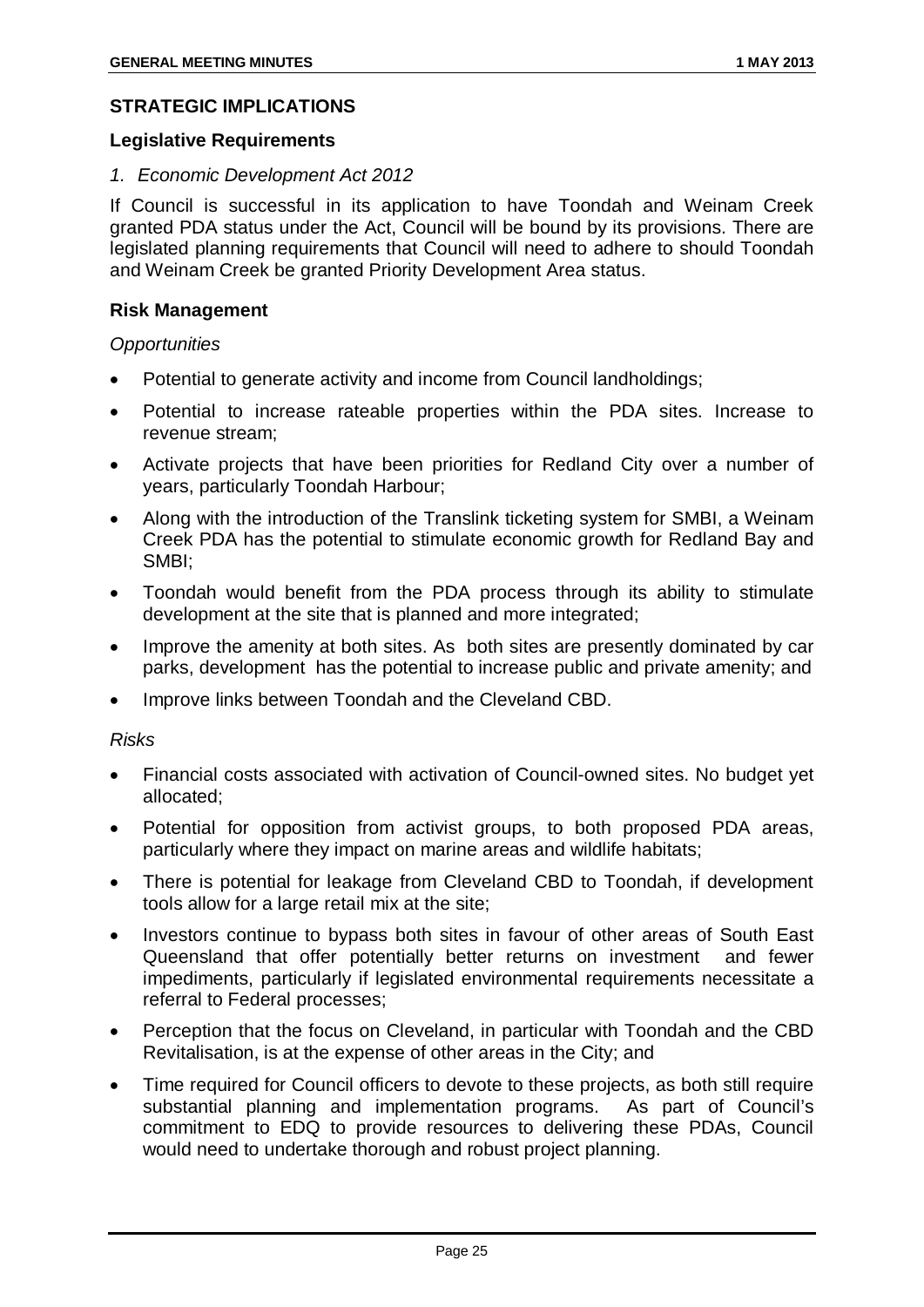#### **Financial**

Council will need to develop a strategy to dispose of landholdings at Toondah in particular, but also potential land purchases required at Weinam Creek. This will update Council's current understanding of local and global employment, development and technology trends and opportunities to better inform future priorities for both sites.

This process should also include an understanding of the infrastructure and development partnership models available to local government.

EDQ has verbally indicated to Council officers that EDQ's availability of funds is limited. While the State government may be prepared to assist in the funding of major investigations, there would be significant costs involved in the planning studies required to prepare the development scheme, and these would need to be borne by Council.

#### **People**

Attaining Priority Development Area status for Toondah and Weinam Creek under the Act will require the devotion of officers from across Council to oversee implementation and process development applications. Officers will be affected most notably in the following groups:

- City Planning and Environment
- City Infrastructure
- Infrastructure and Planning
- Development Assessment

#### **Environmental**

The environmental benefits associated with both sites are quite substantial if development associated with the sites is undertaken in a manner that recognises the unique attributes and ecosystems that operate at each of the sites. Some of the environmental benefits include:

- improved open space and public amenity at both sites;
- reduce or eliminate the need for continuous dredging at Toondah in particular;
- potential for improved pedestrian and cycling routes, particularly between Toondah and Cleveland;
- improved transport use between SMBI and mainland with an integrated ticketing system, that may lessen the dependency on private vehicles over the long-term; and
- improved environmental requirements to buildings associated with both sites, using best practice design elements. Some examples would include use of building materials that are used sustainably, building locations and height, use of recycled water, passive and active solar designs, street shading and building overhang, ensuring that embodied energy is minimised, reducing utility usage.

However, throughout the planning and development of both sites, significant environmental constraints would need to be addressed.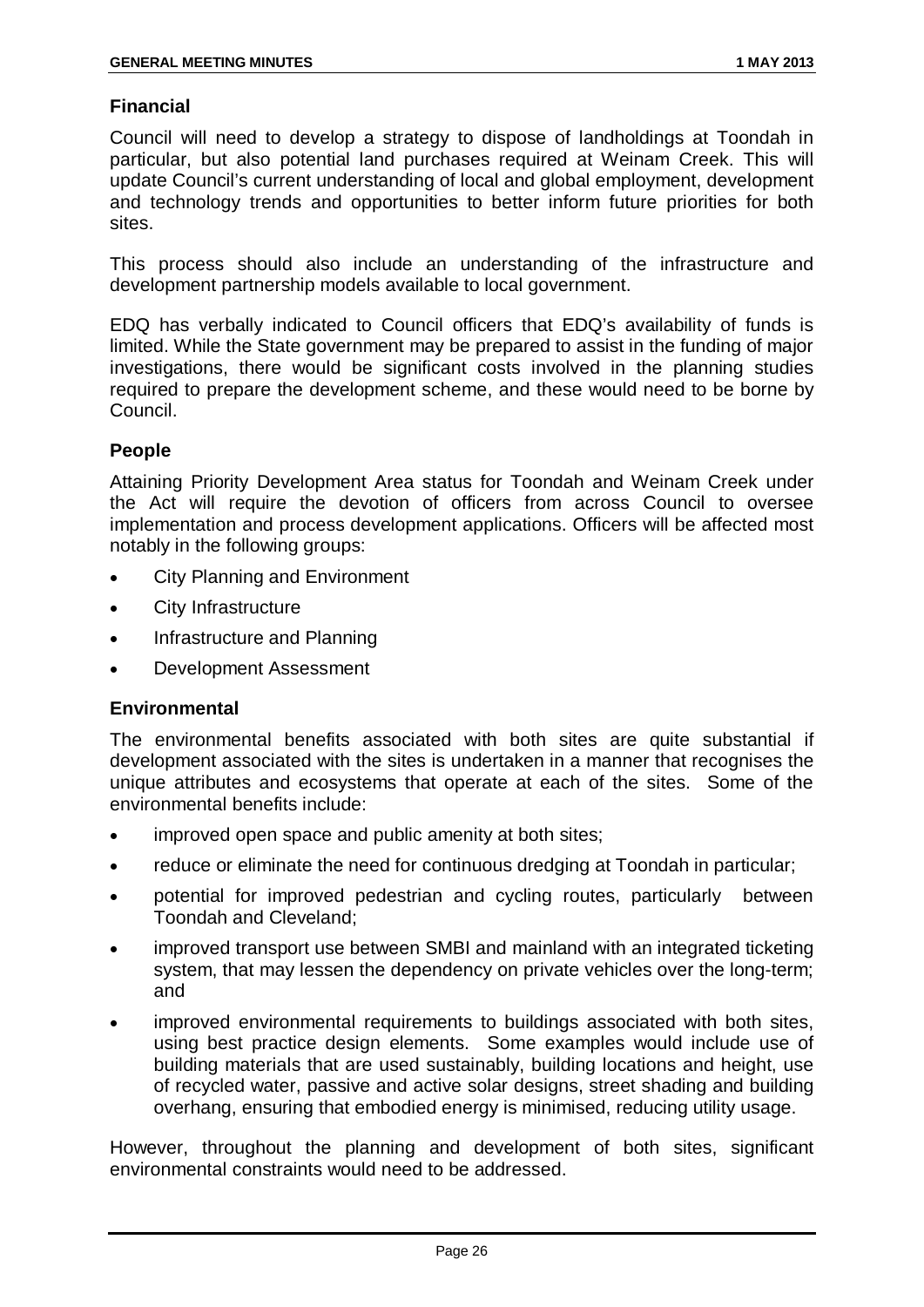#### **Social**

The implementation of these projects has the potential to result in a more varied mix of uses at both sites (both commercial and residential) and to increase public amenity and open space at both sites, enabling greater recreational use.

#### **Alignment with Council's Policy and Plans**

The recommendation primarily supports Council's strategic priorities of delivering a healthy natural environment, green living, wise planning and design, a supportive and vibrant economy, strong and connected communities, and of embracing the bay.

The awarding of PDA status at Toondah and Weinam Creek address these strategic priorities through:

- addressing the social, cultural and economic needs of island communities by partnering with residents and other tiers of government to deliver infrastructure, facilities and services;
- managing the built environment in a way that creates accessible and user friendly spaces and maintains our local character and identity, ensuring all new developments use high quality design that reflects our sub-tropical climate, promotes health, community harmony and wellbeing;
- providing opportunity for business investment and local employment; and
- Strategic implications.

#### **CONSULTATION**

The preparation of this document has been a collaborative effort between officers from across the organisation, including Organisational Services and Community and Customer Services. The people consulted in the preparation of the report include:

- Group Manager, City Planning and Environment;
- Senior Strategic Planner:
- Councillor Division Two; and
- **Mayor**

#### **OPTIONS**

In order to effectively manage the work requirements and progress the implementation of both Toondah and Weinam Creek as Priority Development Areas Council has the following options available to it:

- 1. Support the proposal to seek declaration of Toondah Harbour and Weinam Creek as Priority Development Areas.
- 2. Support an application for an alternative declaration of Priority Development Areas, comprising one or more of the four areas originally considered.
- 3. Do not support an application for any area to be declared a Priority Development Area.